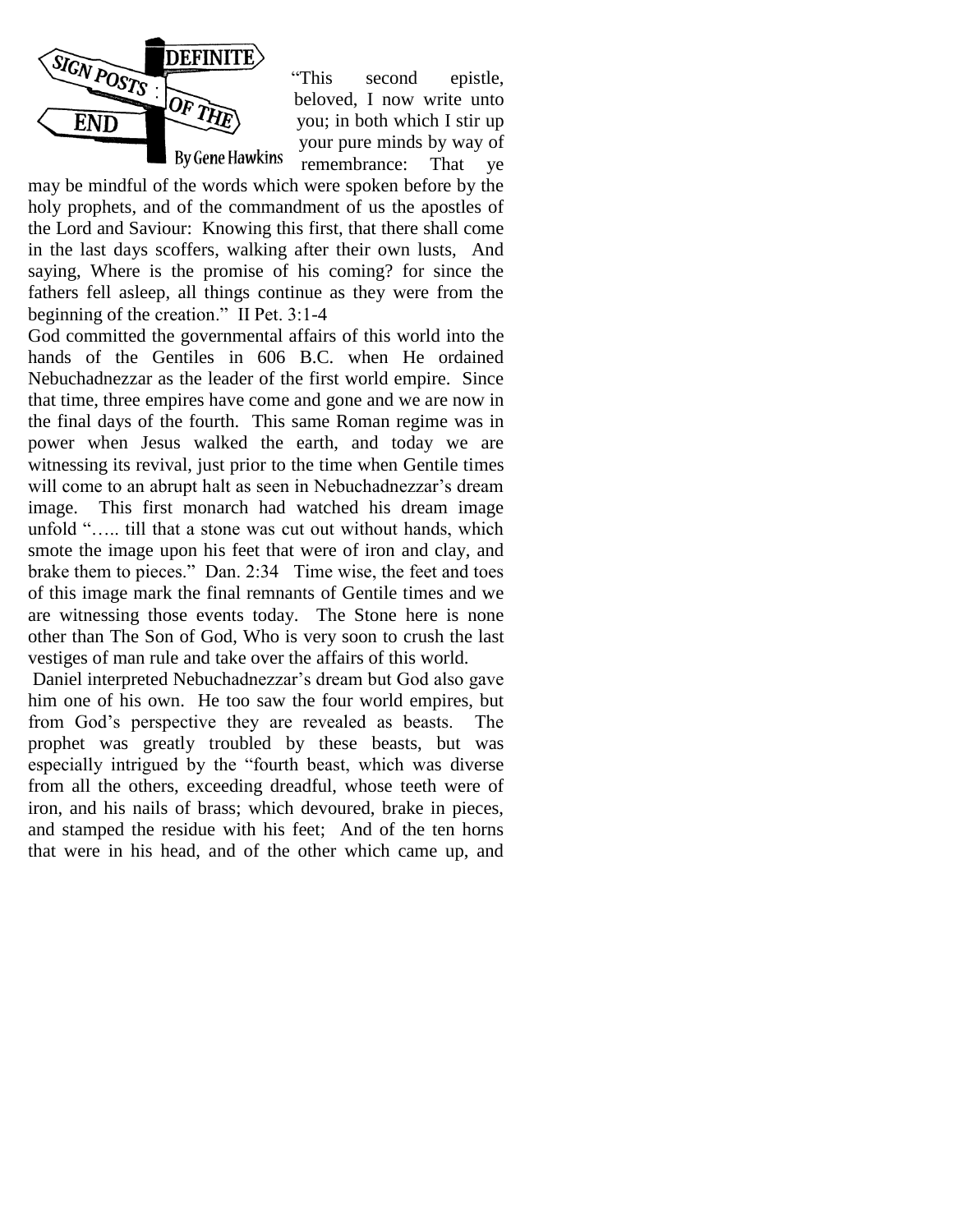before whom three fell;...." Dan. 7:19,20 The visions of both these men depict exactly the same time period, but we must not confuse the ten toes which Nebuchadnezzar saw, with the ten horns that Daniel beheld. They are not the same, the reason being that the ten horns are reduced to seven, while the ten toes remain intact, and correspond with the ten kings who will reign only "one hour" with the beast and destroy "the whore" in Rev. 17:12-16. The ten horns speak of a ten nation coalition that will be reduced to seven and we are surely approaching the time when that bloc of nations will emerge. It is very likely, in view of the global economic crisis that these nations will be joined together by a common financial bond, and thus we see them keeping a watchful eye on one another's monetary system. It is easy to see how one ambitious nation could assume dominion over another, using money as leverage.

 We are now in the last of the last days prophesied in scripture. Peter announced "the last days" at the beginning of the Church Age on the Day of Pentecost. Acts 2:17 Our present text describes the general climate of this world at the end of the age, the foot portion of Gentile Times, as that of "scoffers (mockers) walking after their own lusts", indeed a lust for power, with a total denial of the soon coming King of kings. Such a lust prevails in this country and around the world as men literally clamor to exercise dominion over one another. Recent congressional elections in the U.S. have changed the balance of power and news media are filled with assertions that major changes will be forthcoming to "restore" America, and "take back our country." Newly elected senators and house representatives, many from the "tea party" movement, are filled with hope and enthusiasm that they will be able to repeal some of the laws, such as health care reform, that have already been implemented. Some reluctantly agree that many proposals designed to jump start the staggering economy, may have a very long term and negative impact on certain groups or individuals, but the ray of hope they offer is that these changes will not be fully realized until 2050. This is in fact another way of saying "where is the promise of His coming?" It supposes that this world will continue indefinitely, but that idea is an absolute myth in light of God's Word. We can, and must,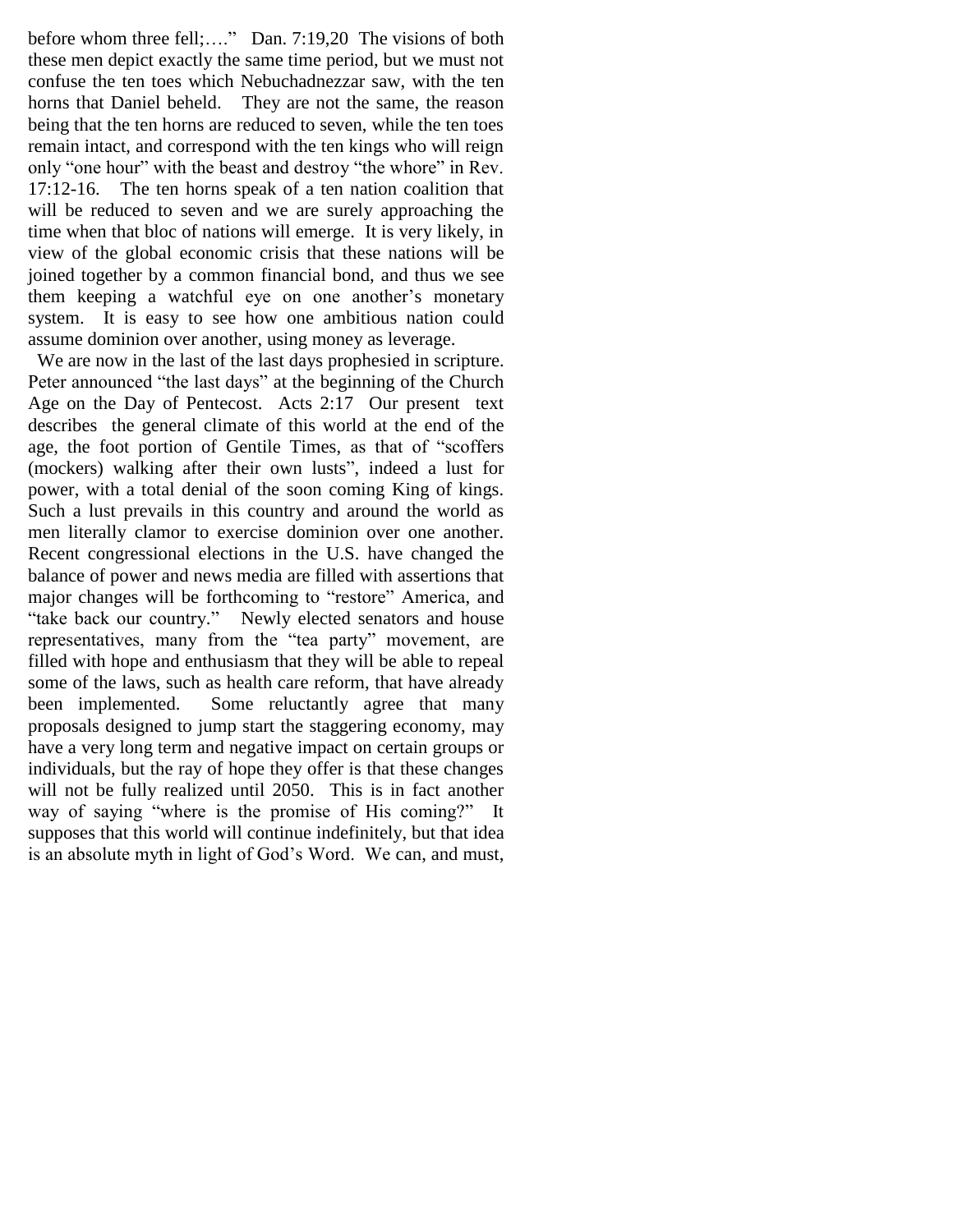pray earnestly that God will indeed provide for His Own during these times when government policies have made life very difficult for the masses, and if He uses this new congress to bring relief to a very staggering economy, we must rejoice because we know that He had a definite purpose in mind when He put these individuals into such a place of power. However, let us also be very much aware of the fact that many of the policies implemented in this country and around the world are not going to be repealed because they have been designed to bring about the one world government prophesied by scripture.

Men today are following the same pattern as those present when Jesus came as that Tiny Infant at His first advent. There were very few who were looking for that blessed event, even though scripture had prophesied in ages past, that "a virgin shall conceive and bear a son…" (Isa. 7:14) and The Promised Redeemer would surely come. Likewise, the scoffers to whom Peter refers, reject "the words which were spoken before by the holy prophets, and the commandment of us the apostles of the Lord and Saviour:" choosing rather to pursue plans and purposes for their own lives, and the affairs of this world. These thoughts and intentions are in no wise limited to the political leaders of our day. Christendom itself acts as though the coming of Jesus is only a myth that may perhaps come to pass at some distant future time. Multitudes of religious leaders continue to assert their intention to "revive" the world and present it as a gift to Jesus, but that is extremely unscriptural. The scene painted by Peter, along with many other citations, in no wise conveys such a message. It rather tells of gross unbelief, as men repeat the atmosphere which prevailed in Judges 21:25 when "…. there was no king in Israel: every man did that which was right in his own eyes." So today, just prior to the time when The King will appear, men have chosen to pursue their own political and religious lusts and purposes, rather than listen to the counsel, warnings, and instruction of God's Word.

Jude likewise announces the day of the mocker. "These are murmurers, complainers, …..and their mouth speaketh great swelling words,……. But, beloved, remember ye the words which were spoken before of the apostles of our Lord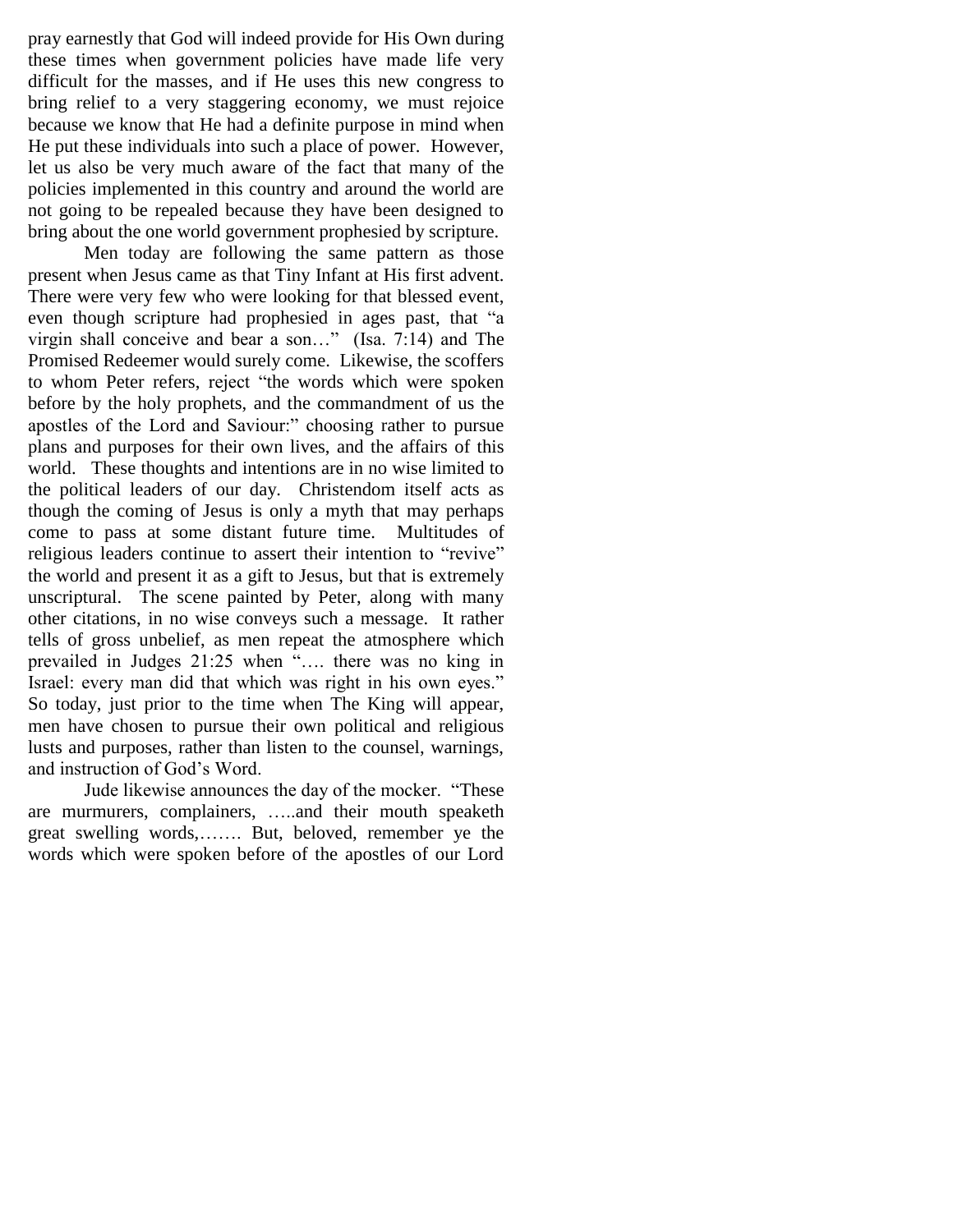Jesus Christ; How that they told you there should be mockers in the last time, who should walk after their own ungodly lusts." V. 16-18 "These" is a reference to the enemies of "the faith" (V. 3) recorded throughout this chapter. Jude presents a whole catalog of indictments against them, just a few of which are seen in the following list. They are described as "…ungodly men, turning the grace of our God into lasciviousness, and denying the only Lord God, and our Lord Jesus Christ." V. 4 They are declared to be "filthy dreamers" V.8, "speak evil of those things they know not V. 10, "spots in your feasts of love," and "clouds without water" in V. 12 "These" mockers define both the political and religious systems of our day but Jude seems to enlarge on the religious connotation, as they are gathered directly against "the faith." They can easily be described as "filthy dreamers" who defile or "stain, tinge, or dye with another color," the blackness of the flesh. There are many in Christendom who deny the glorious truth of God's Word and to whom these characteristics could apply, including proponents of the law who tend to "color over" the old Adamic nature. However, the gathering Muslim phenomenon sweeping this nation and the world, is especially applicable "in the last time." V. 18 They are "spots" in genuine feasts of Divine Love for they deny the only True God. They are "clouds without water" because they have eliminated the water of The Word, with the Koran, and they are especially guilty of "denying the only Lord God, and our Lord Jesus Christ." V. 4

Islam is the fastest growing religion of our day, and it does make an absolute mockery of all the tenet's of "the faith," that is "the faith of the Son of God" found only in The Word Of God. The promoters of this ungodly movement are becoming extremely aggressive in their efforts to dominate America and establish Islamic Sharia Law. Several news sources including the Huffington Post, OneNewsNow and the Oklahoman report that Oklahoma voters were stunned recently when "U.S. District Judge Vicki Miles-LaGrange used a temporary restraining order to block the state's constitutional amendment that prohibits courts from considering international or Islamic law when deciding cases. This article goes on to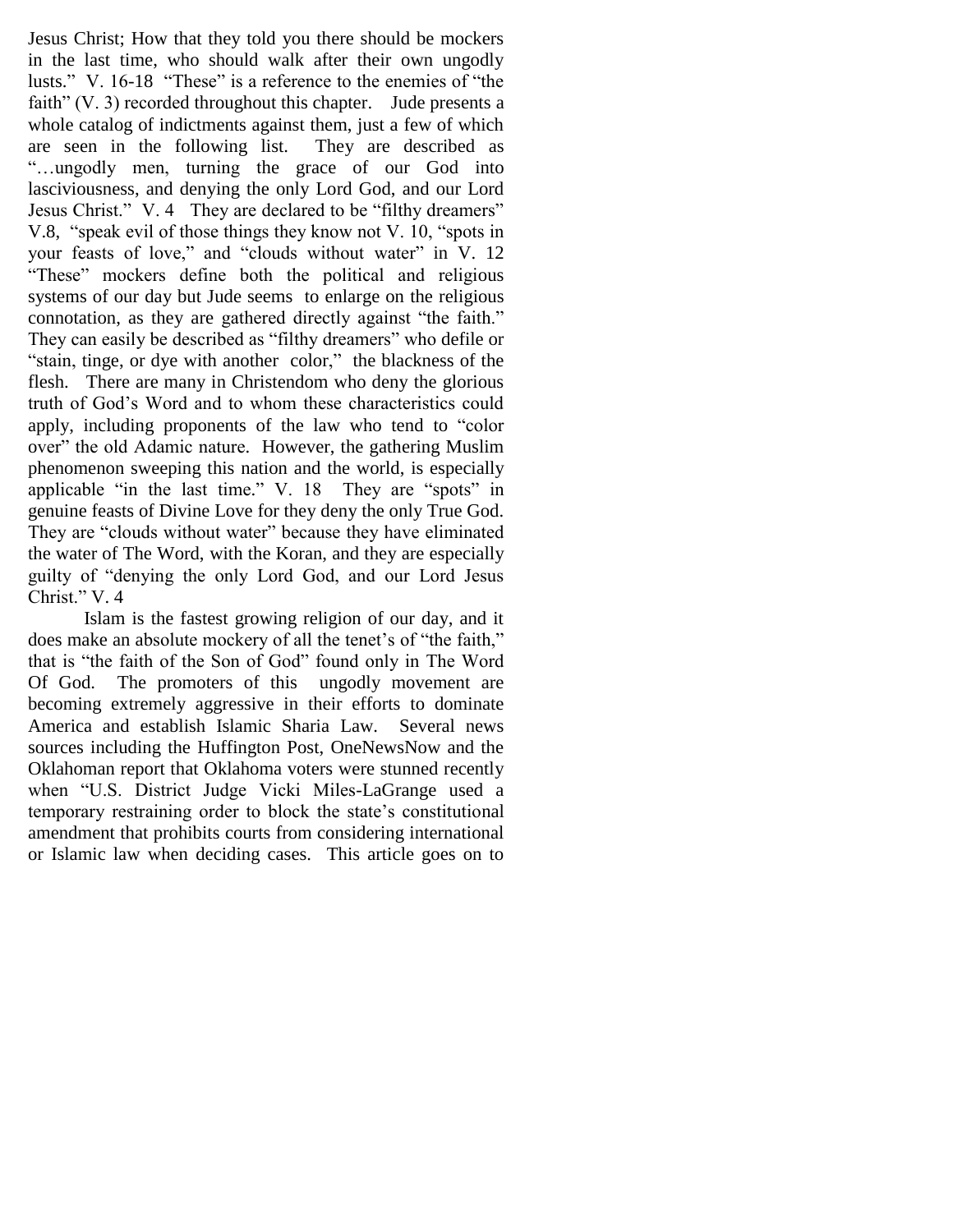report that this suit was filed by the Council of American-Islamic Relations (CAIR) and that the organization's cofounder Omar Ahmed, "told two California newspapers in 1998 that he wanted the Koran to be the highest autoprity in America." The current communications director of CAIR, "Ibrahim Hooper told the Minneapolis Star Tribune in 1993 that he hoped America's government would be Islamic sometime in the future."

Then there is this item from the Associated Press. "MURFREESBORO, TN. - A judge refused Wednesday to stop construction of a proposed mosque in Tennessee that was opposed by some local residents who tried to argue that there was a conspiracy by Muslims to impose extremist law on the United States. …... Rutherford County Chancellor Robert Corlew ruled after closing arguments that he could not find that the "county acted illegally, arbitrarily or capriciously" in approving the plan. But much of the questioning from plaintiffs' attorney Joe Brandon Jr. during seven days of testimony since late September was about whether Islam qualified as a religion. He pushed his theory that American Muslims want to replace the Constitution with extremist Islamic law."

We do not doubt that these reports and a host of others will be broadcast as these enemies of the faith persist in their quest to dominate the world both politically and religiously. If men do not have the hope of Jesus' soon coming to anchor them during these very troublous times, they will either succumb to great fear and frustration, or simply ignore the very prominent signs announcing that glorious event choosing instead to believe that "it will never happen in my lifetime."

Jude has a much better idea. "Jude 1:20 But ye, beloved, building up yourselves on your most holy faith, praying in the Holy Ghost, Keep yourselves in the love of God, looking for the mercy of our Lord Jesus Christ unto eternal life. And of some have compassion, making a difference: And others save with fear, pulling them out of the fire; hating even the garment spotted by the flesh. Now unto him that is able to keep you from falling, and to present you faultless before the presence of his glory with exceeding joy,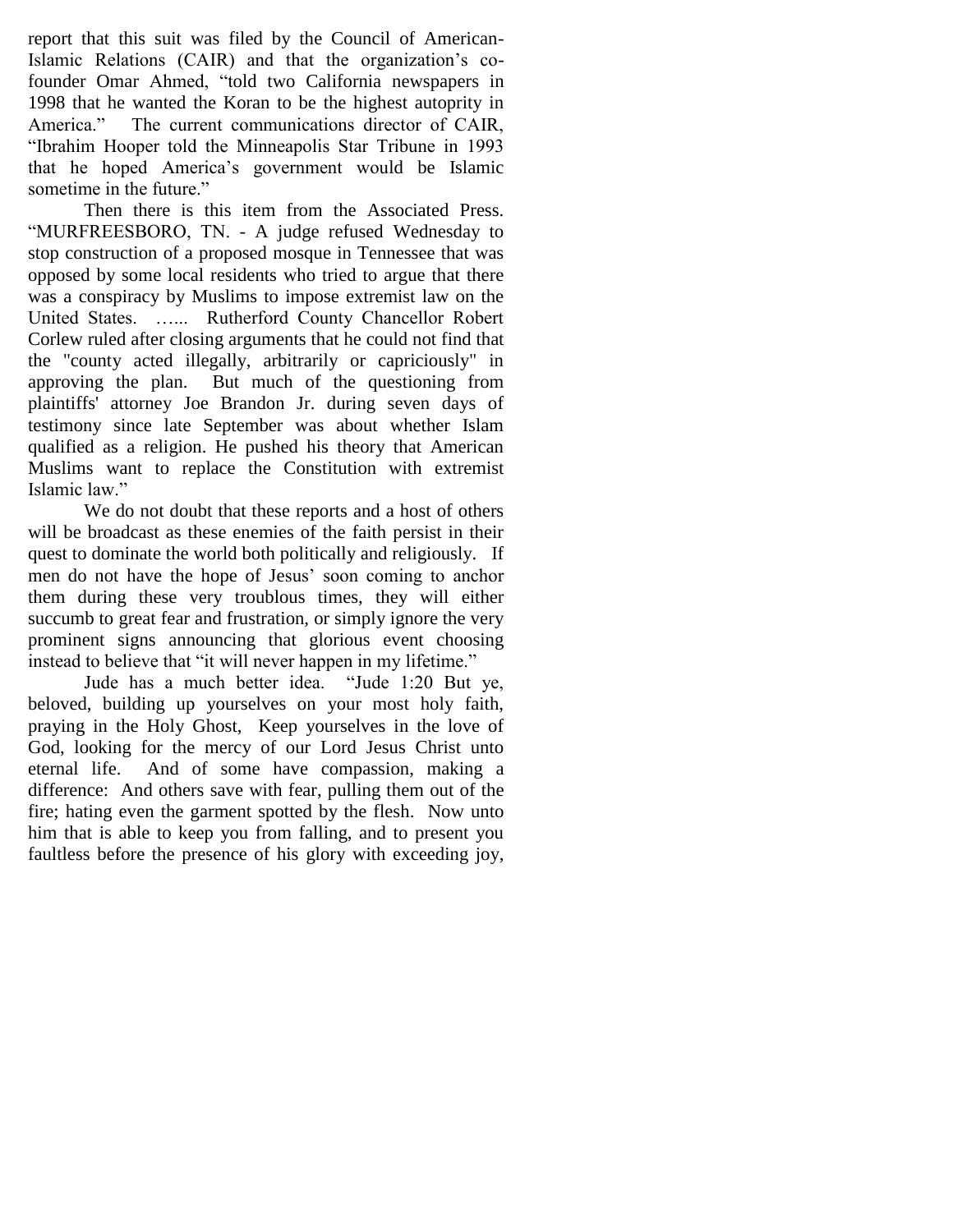To the only wise God our Saviour, be glory and majesty, dominion and power, both now and ever. Amen. V. 20-25.

**~~~~~~~~~~~~~~~~~~~~**

## **Testimonies From 1932**

A fellow wanted to sell me a pair of shoes that he said would make me feel like **I was walking on air. I have** had that kind of shoes for fourteen years; ever since I have been saved and raised up with Christ and made to sit in heavenly places with Him.

-Joseph Yost.

I praise the Lord that when we move to the sky we will not have any pianos to move, nor any steps to climb.

- Warner Furrell.

When I was getting ready to come down here I heard the birds making a lot of noise. I did not know what it was all about; but thought they were getting ready to move. God is gathering His people together and I believe we are getting ready to move.

-E. I. Sherman.

I praise the Lord that when we move up to heaven, we will never have to pay rent. It was all paid on Calvary.

-Sister Burnett.

#### **COMMUNION**

 Don"t neglect the quiet hour For the soul that truly seeks Knows the thrill of holy power -- Hears the Father when He speaks.

 In prayer, by faith, His voice is heard; Our inmost soul is strongly stirred; All loosened cords are brought in tune, And we with God Himself commune.

-- J. L. Spicer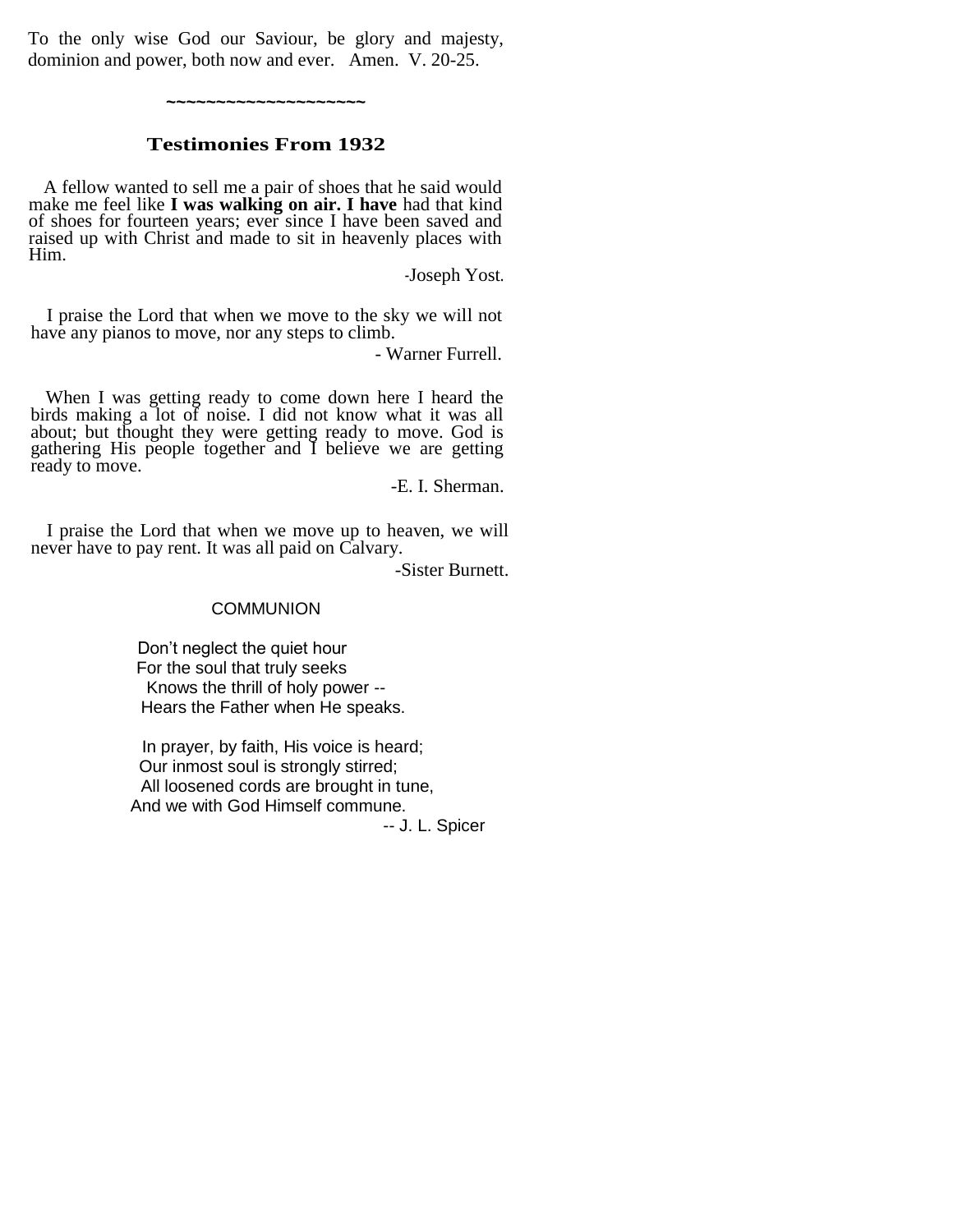## "ABOUND IN HOPE"

## Paul N. Smith

"NOW THE GOD OF HOPE FILL YOU WITH ALL JOY AND PEACE IN BELIEVING, THAT YE MAY ABOUND IN HOPE, THROUGH THE POWER OF THE HOLY GHOST" - Romans

15:13

The Apostle Paul knew very well the experiences in the Christian life. So he prayed that "the God of hope" might fill us with "joy and peace in believing," that we might "abound in hope, through the power of the Holy Ghost." We need to "abound in hope" of Jesus' second coming.

Why is it so imperative that we believe this? Some people take this hope for granted. They affirm that Jesus is coming again, but are not concerned whether He is coming now, or a hundred years from now. He wants us to "abound in hope," and to make it real in our lives. There are many reasons why we should believe in the second coming of Jesus Christ. He does not want us to be caught unawares of this time, as so many people will be.

"Let not our heart be troubled; ye believe in God, believe also in Me" - John 14:1. Jesus' words give the first reason why we should have the hope that He is coming soon. It is a cure for troubled hearts. There has never been a time when so many people's hearts are distressed. The mental hospitals and the psychiatrists' offices attest to this fact. If people"s hearts are troubled, their minds are disturbed. They seek many means in an attempt to straighten out their lives.

If you have a heart that is upset, if you have a heart that is filled with anxiety, here is the answer: "Let not your heart be troubled." How could He make such a statement? "In My Father"s house are many mansions: if it were not so, I would have told you. I go to prepare a place for you." He has prepared a place for everybody. There is enough room for all who will avail themselves of this opportunity. Jesus said, "Ye believe in God, believe also in Me." Believe what Jesus is telling you, that there is room for you. Jesus went to the Cross, where He laid His life down for all humanity. He gave Himself for people whether they are rich or poor, black or white, to prepare a place for us all. And there is room for us!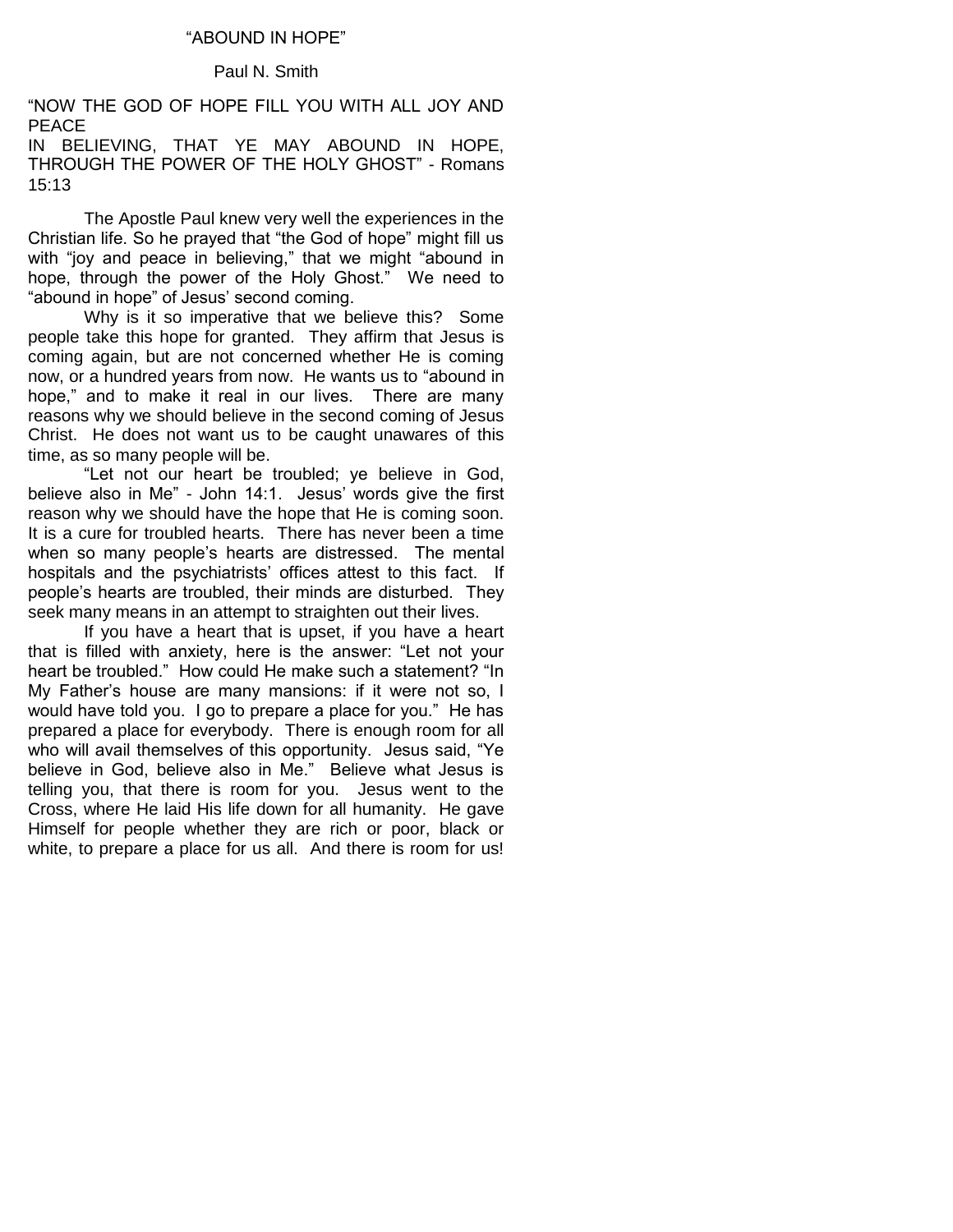Some of you do not have a home of your own. You may not own anything. Do not let that bother you. You have a mansion that is being prepared just for you, and it will suit you perfectly.

"And if I go and prepare a place for you, I will come again, and receive you unto Myself; that where I am, there ye may be also." Here is a wonderful promise. He is saying, "I will not forget you; I will come again and receive you unto Myself," He is not going to leave us here on this earth. If Jesus says He will come again, He WILL come again, and He WILL receive us unto Himself. He does not want to be separated from us, as He says, "Where I am, there ye may be also." Some people try to tell us that we are going to stay here on the earth. Oh, No. We are not going to stay here. The church is a heavenly people, and is going to be where Jesus is. Jesus is going to be in Heaven. He may take a trip to earth, but His residence is in Heaven. Do you have a troubled heart? Have you some anxiety in your heart? Is you future uncertain? Do not worry about it. Here is good news: "I am coming again!!"

"The Spirit Himself beareth witness with our spirit, that we are the children of God: And, if children, then heirs; heirs of God, and joint-heirs with Christ; if so be that we suffer with Him, that we may be also glorified together. For I reckon that the sufferings of this present time are not worthy to be compared with the glory which shall be revealed in us" - Romans 8:16-18. The hope of Jesus' coming gives us strength and patience, we realize that in this Christian life there is suffering. Some of it is brought on by ourselves, by our own foolishness. Some if it is brought on because we suffer with Christ. If we did not have a hope beyond this life, we would become discouraged. Some say, "If this is all there is to the Christian life, then I do not want any of it. If all we are going to do is suffer and die, it is not worth it." Paul is saying that the suffering of this present life cannot be compared with the glory that is going to be revealed in us. There is going to be a glory that will replace the suffering. The suffering is just for a little time, for a moment; but the glory will last forever. You cannot put both on the same scale.

"And not only they (that is, the whole creation). But ourselves also, which have the first fruits of the Spirit, even we ourselves groan within ourselves, waiting for the adoption (that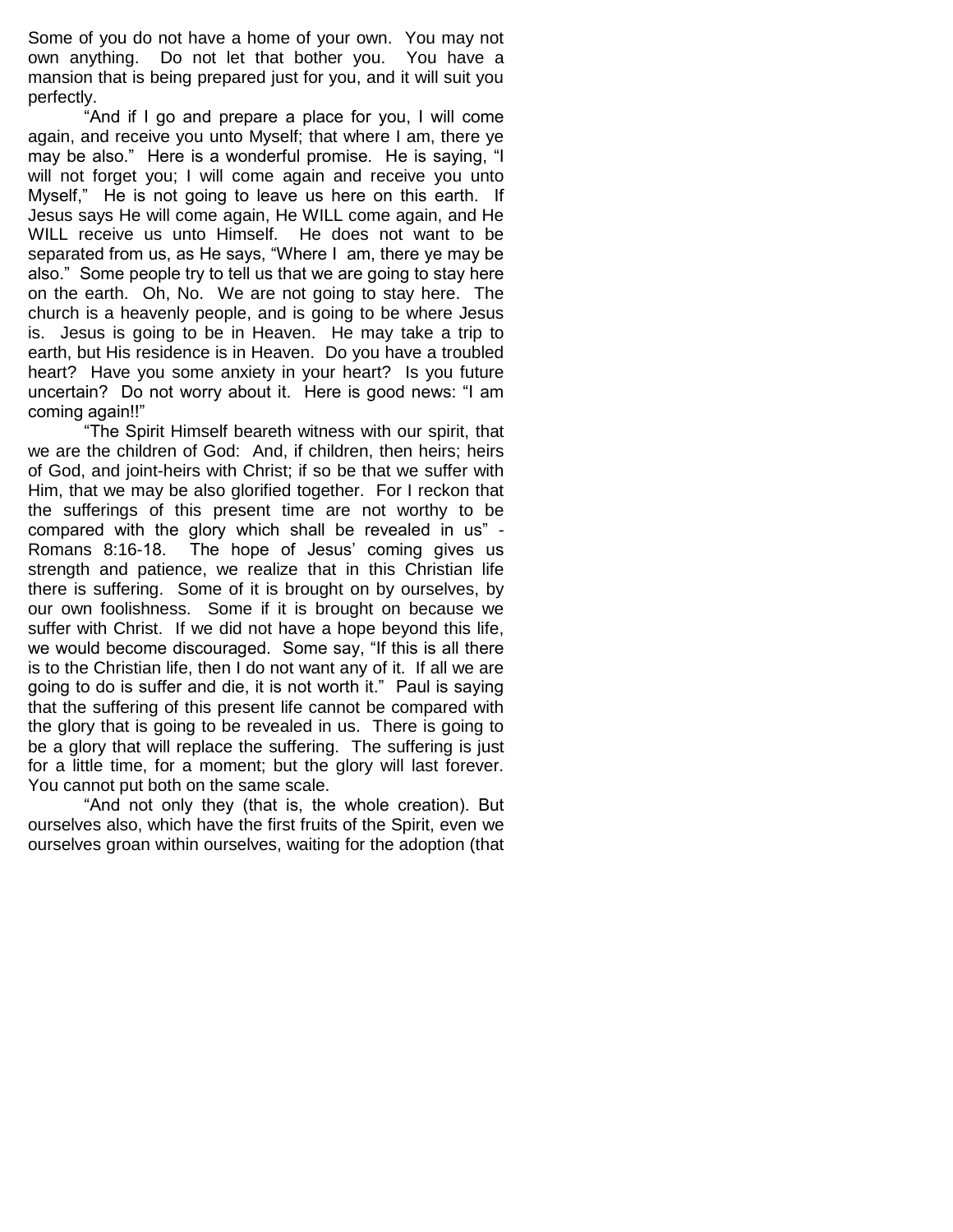is, our sonship), to wit, the redemption of our body. For we are saved by hope: but hope that is seen is not hope: for what a man seeth, why doth he yet hope for? But if we hope for that we see not, then do we with patience wait for it" - Romans 8:23-25. This hope gives us strength for suffering. Why? Because we know that this suffering will not last forever. He will also strengthen us through the trial, with the thought that perhaps He will come today. We know that He is coming soon. The signs all point to the very fact that Jesus is coming soon; and this hope gives us strength to go through a time of trial.

He gives us the patience to wait for His coming. This takes strength. We endure the trials, and we wait. Others say, "Oh, Jesus is not coming. Do you really believe that story? How do you know that He is coming?" We believe in our hearts that Jesus is coming soon. We do not let their words or attitudes bother us one bit. The spirit of the world is absolutely against every thing concerning Christ and His coming. Men"s attitude today is that we are going to live forever in this world, and that it is our responsibility to change everything. Men are changing the world all right, but for the worse. It is not getting better. Anybody with even a spoonful of common sense knows that, although men are trying. What is our hope? Jesus is coming soon. That is why we need to believe it. We need that hope for the strength that it brings. We need the patience that it brings in our lives to go on and declare the Truth.

"But I would not have you to be ignorant, brethren, concerning them which are asleep, that ye sorrow not, even as others which have no hope." The coming of the Lord is comfort for those who are in sorrow. We do not need to look very far to find someone who is in sorrow, or who is lost and is ready to pass over to the other side. Why does this message comfort: "For if we believe that Jesus died and rose again, even so them also which sleep in Jesus will God bring with Him." I like the way this is translated. Those who SLEEP in Jesus, God will awaken from that sleep. He is going to lead them out of the grave. "For this we say unto you by the Word of the Lord, that we which are alive and remain unto the coming of the Lord shall not prevent (precede) them which are asleep. "For the Lord Himself shall descend from Heaven with a shout." You can depend on this happening, because it is the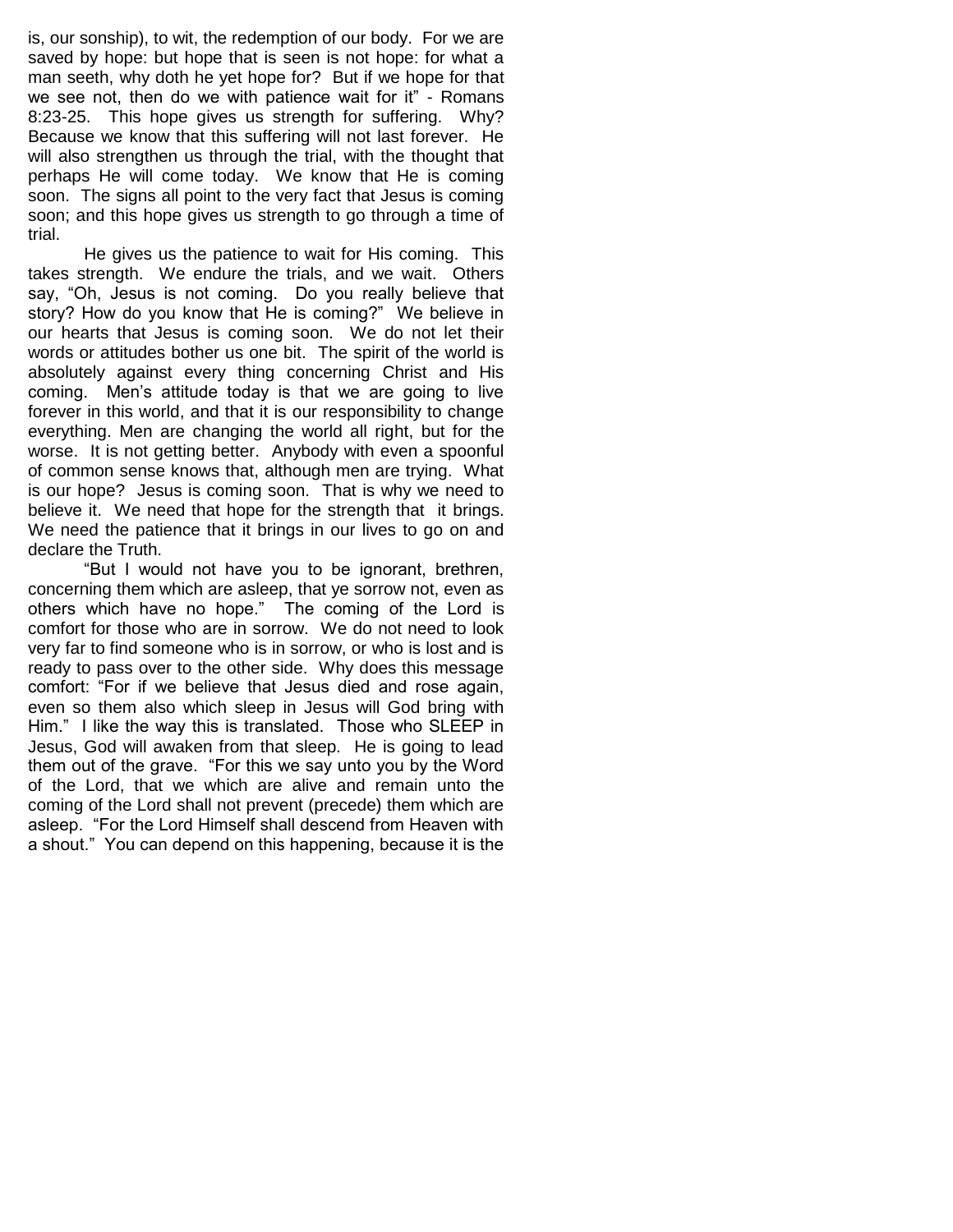Word of the Lord. How is He going to shout loud enough to be heard here in Kansas City, and also in Africa, China, and all around the world? The Holy Spirit will amplify that Voice to the hearts that are listening. "With the voice of the archangel, and with the trump of God: and the dead in Christ shall rise first: Then we which are alive and remain shall be caught up together with them in the clouds to meet the Lord in the air: and so shall we ever be with the Lord" - I Thess. 4:13-17. Plainer words you could not want! We will be caught up! We are not going to be changed and then left here in this old wartorn world to go through the tribulation. I should say not! We are going to be caught up to "meet the Lord in the air: and so shall we ever be with the Lord!" Where in the air? I do not care! But it is so, nevertheless. We are going to be with the Lord forever; and as the song goes, "Where Jesus is, "tis Heaven there."

"Wherefore comfort one another with these words." When someone is in sorrow, this is the best way to comfort them. Jesus is coming again. When we want to send someone a note of comfort, we often do not know what to say. The best message to give them is that Jesus is coming again. He will raise the dead first. We have some dear loved ones that have gone on before us, but we will see them. They will be brought up out of the graves. We do not need to wonder how God is going to do it. He did no ask us to figure out how, He asks us to believe that He is going to do it. Some of the graves will be opened; and out of that pitiful handful of dust, God will fashion a new body. He has power that we do not even know about! He has power that we have never seen manifested. This great power has never been shown, except at Christ"s resurrection.

When He comes again, all of the dead in Christ around this world who died in faith will be raised. Out of the dust of the earth, glorified bodies shall emerge; and then those of us who are alive and remain shall be changed in the twinkling of an eye. Together we will be caught up. Praise the Lord! Isn"t that powerful? How can anyone be sorrowful and think about that? Some people are afraid to live, but are also afraid to die! We who have this hope really do not care. If we go by the way of the grave, think of the wonderful victory of being raised. Think of the victory of being alive, and realizing we are being changed. Either way would be a wonderful way to go.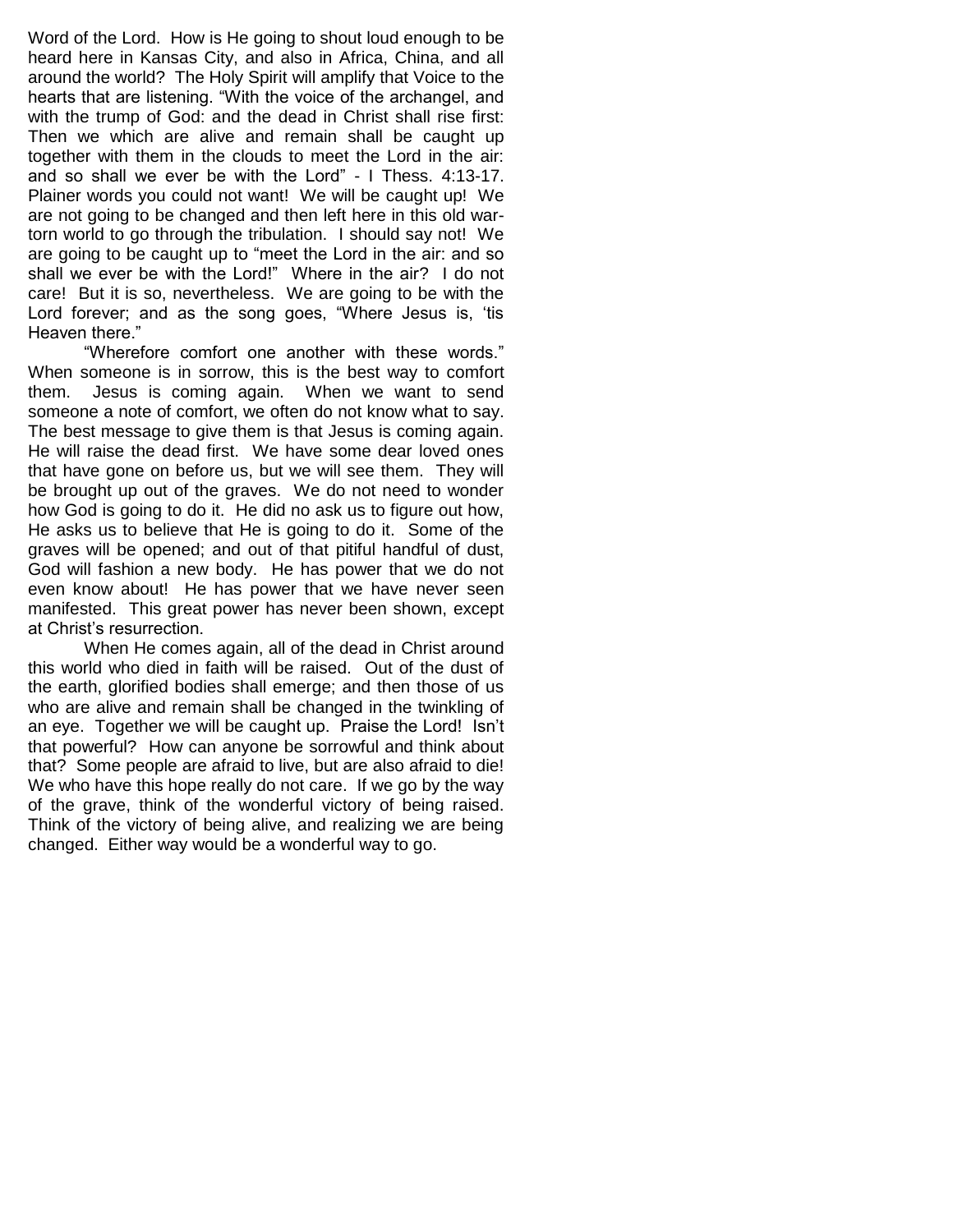But let us who are of the day, be sober, putting on the breastplate of faith and love: and for an helmet, the hope of salvation. For God hath not appointed us to wrath (that is, to the day of tribulation), but to obtain salvation by our Lord Jesus Christ, who died for us, that, whether we wake or sleep, we should live together with Him. Wherefore comfort yourselves together, and edify one another, even as also ye do" - I Thess. 5:8-11. This message is an encouragement and an edification to those who are children of the day. This message is for the people who are looking for the Lord to come. They are not of the darkness, and that day will not overtake them.

Putting on that helmet means you believe Jesus is coming soon. Do not even entertain the thought that you will be here for the tribulation. Believe that the Lord is going to take you out before that time. It is not going to bring any glory to you to say that you are going to suffer through the tribulation. Some people are looking forward to being martyrs. God has not called us to be tribulation martyrs. He has called us to be caught away with Him. He is going to keep us out of that hour of tribulation. So He says, "Wherefore comfort (encourage) one another with these words." Day by day we need encouragement. Others seek an answer to their problems, but we have the answer. This message will also edify, which means to build up. It carries the thought of building a house. We can build one another up, instead of tearing down. If someone is not walking right, the best way to speak to him is to tell him that the Lord is coming soon.

"And every man that hath this hope in Him purifieth himself even as He is pure." - I John 3:3. "Purify" means "to prepare oneself by purification for a festival." The Children of Israel had to prepare themselves on certain feast days, or when the Lord was going to come and speak to them the Lord is preparing for us a place, and the message of the coming of the Lord will prepare us for that place. And that festival day for which the Lord is preparing us is the marriage of the Lamb.

"His wife hath made herself ready." The Bride prepares herself for His coming, by believing the Word of God. If you REALLY believe that Jesus could come today, it will change your life. It is the hope of the coming of the Lord that purifies us and makes us ready. We are going to be like Christ. He will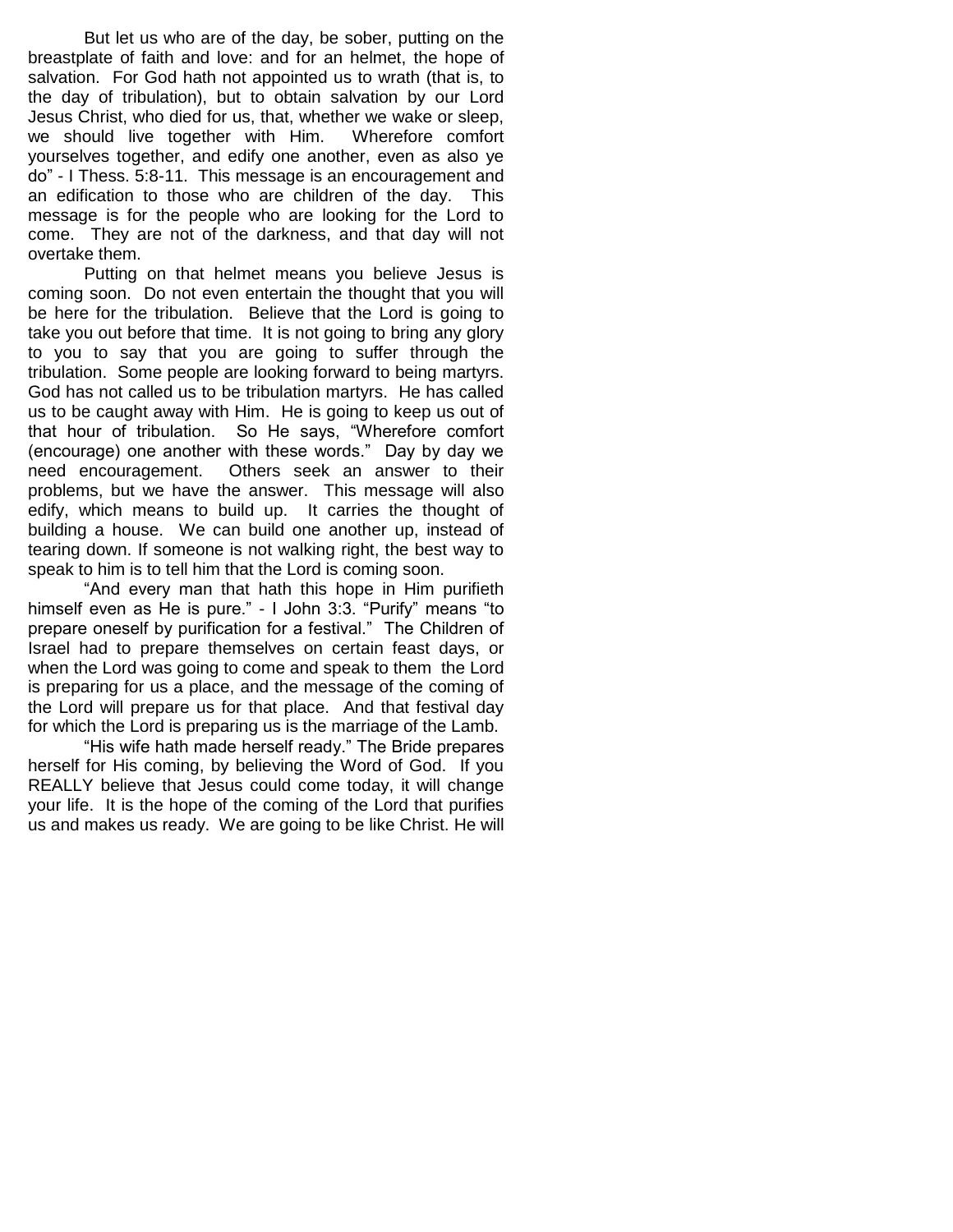be satisfied with us. Oh, that we would satisfy Him! He is the One we are going to live with forever and ever.

This message grips our hearts and makes us different. It really does. We begin to walk differently, talk differently and act differently. Thank God! He is coming again and it is soon. We do not know just when, but it cannot be very long, because when the nations say "Peace ad safety" then the sudden destruction comes upon the world. We will be in Heaven before they declare that peace and safety. Hallelujah!

## The Mope Of Ages Born

**~~~~~~~~~~~~~~~~~~~~~~~~**

A Savior is born, we are told, In poverty's vale, lone and cold. The long-looked-for glory, Of centuries hoary, Has come Divine grace to unfold.

The shepherds with wonder are held; For hopelessness now is expelled. The promise of ages, The hope of the sages, Has come with a Peace unexcelled.

Oh, hear ye the angels now sing, Announcing the birth of the King The Son of the Highest, Has made us the nighest; And in our hearts joy-bells now ring.

My friend, if He comes to your heart, He'll save you and quench ev'ry dart. The Man of the ages, Your welfare engages, And from you, will never depart. -A. S. C.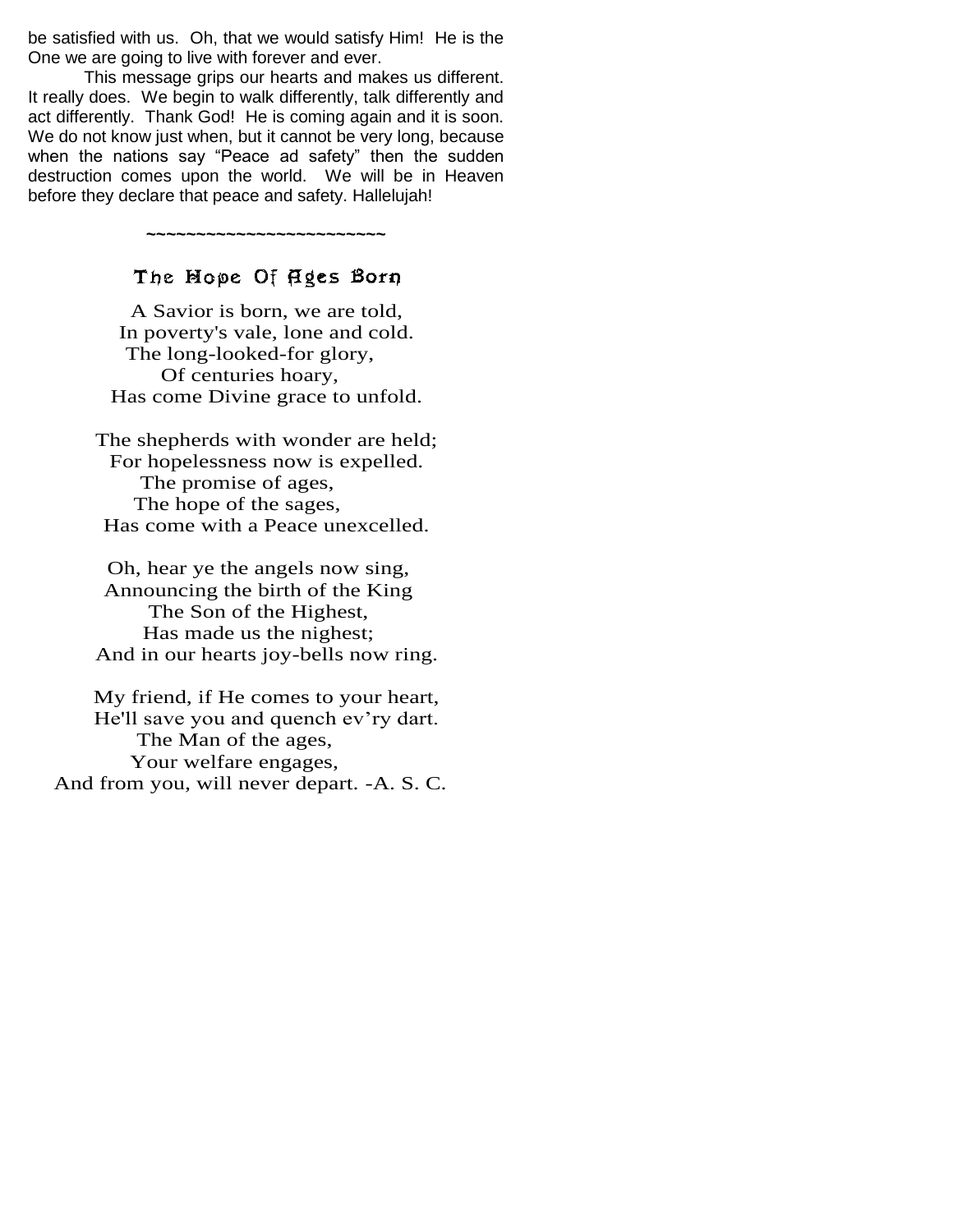#### *The Savior* **of** *Men*

## Stephen D. Eckstein

 *"But thou, Bethlehem Ephratah though thou be little among the thousands of Judah, yet out* of *thee shall He come forth unto me, that is to be ruler in Israel; whose goings forth have been from* of *old* (mimaihaulom Heb.), *from EVERLASTING*" --Mic. 5:2.

The shepherd's hearts were full of longing and expectation about the coming of the Messiah. In a still night, all of a sudden an Angel appeared, surrounded by a wonderful night. The Shepherds were astonished and fear took hold of them. But an angel spoke to them and said, "Be not afraid; for behold. I bring good tidings of great joy which shall be to all the people: for there is born to you this day in the city of David a Savior, who is Christ the Lord" - Luke 2:10, 11. The shepherds believed and hastened to Bethlehem to see the wonder. They were overwhelmed with a spirit of exaltation for being permitted to see the marvelous grace, "which the Lord had made known to them." A babe was born in the city of Bethlehem, which was situated in an oppressed and conquered province. He was poor and "wrapped in swaddling clothes." These visible manifestations have proven the simplicity of God's wisdom and glory, and that He does not delight in the visibility of costly vesture, gold, precious stones and pomp, but in the MYSTERIOUS POVERTY.

We plainly see the glorification and matchless love of God in the fulfillment and meaning of the glowing words of the Apostle Paul, "For ye know the grace of our Lord Jesus Christ, that, though He was rich, yet for your sakes He became poor, that ye through His poverty might become rich" -2 Cor. 8:9. This miracle shows the glory of God in His condescending grace. In Jesus, we see what we shall be by following Him. We realize our shortcomings, our sinfulness and our forlorn state; but through the mercy of Christ, we may rise to become sons of God, heirs of God and joint heirs with Jesus Christ. Christ as Saviour brings us redemption. "Unto you is born this day a Saviour," said the angel to the shepherds.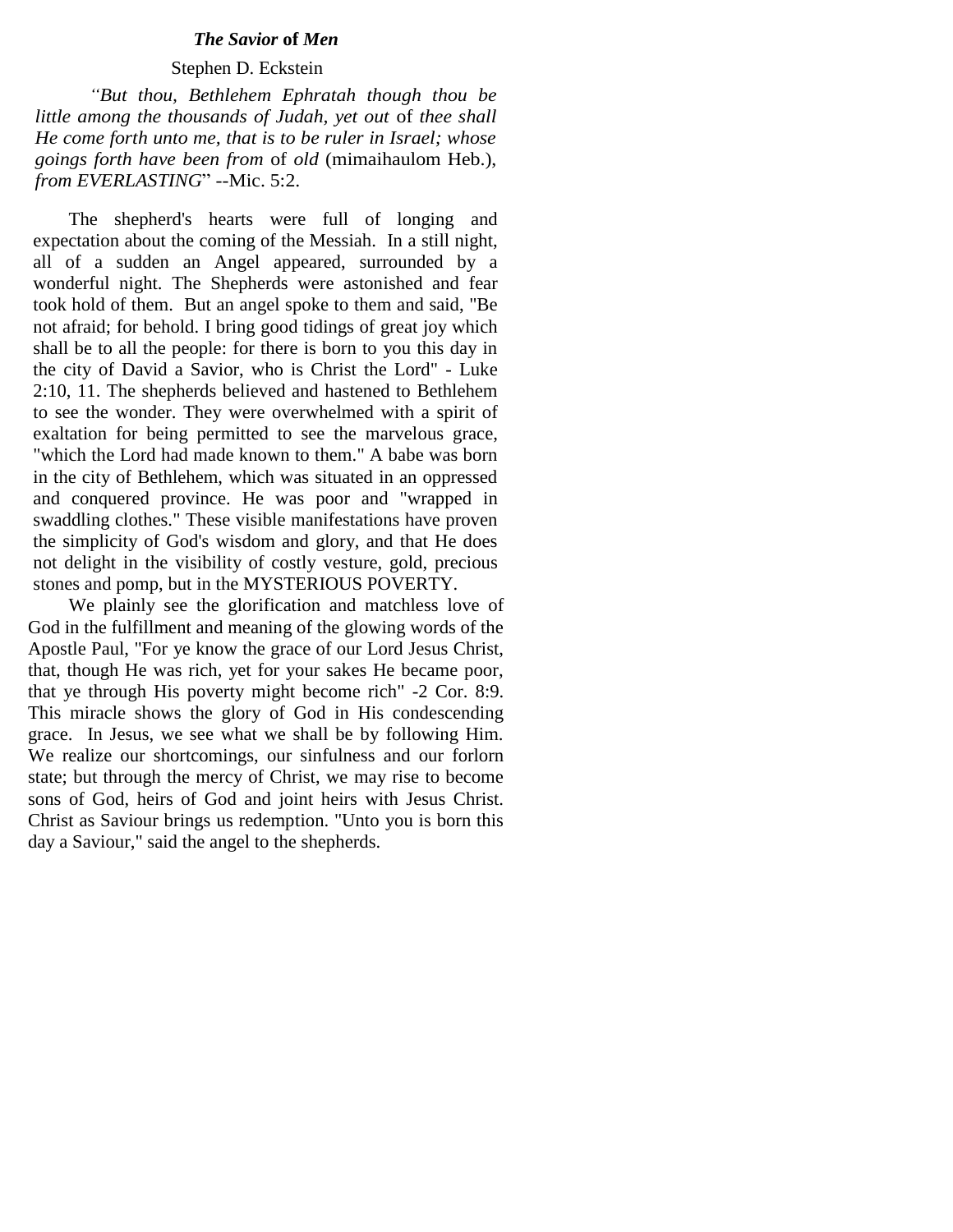As pious Jews, they felt themselves more or less sinful and longed for communion with God. Behold, what great joy vibrated in the shepherd's hearts. They could not conceal their lofty thinking. To them, Christ was made known, and not only to them, but later also to the whole nation.

 The high priests wanted to shut the mouths of the disciples as they proclaimed the Gospel; but they pressed themselves through, because they were without fear, being clothed with the power of God and filled with the Holy Spirit. Peter said of Jesus, "Neither is there salvation in any other; for there is none other name under heaven given among men, whereby we must be saved"-Acts 4: 12. The Lord appeared as the very God, yet very Man, not only to reveal the Father, but also to give to us the life of the Father that we might become children of God and belong to the family of the living God.

 We also notice that the Apostle Paul, after his conversion, became a different man and could say, "CHRIST IS MY LIFE." What wonderful and comforting words, so profound, so abiding in influence, that it still prevails in the fullovercomers. Not our will, or self-love, but Christ should dwell and reign in our thoughts and in our whole being. Such lives bear the fruit of the Spirit--love, joy, peace, of which the world knows nothing. That is the outgrowth of a union with God through the Lord Jesus Christ.

 Those of us who grasp the significance of the miraculous birth of Christ and God's unexampled creative power, realize that those extended arms are still inviting souls to come to His saving embrace for victory over sin and for life eternal. And as the shepherds glorified and praised God, let us also with the light of triumph, exalt and praise Him, who showed His longsuffering by His past dealings with Israel, and did not cast away His people. Pray that He may speedily make them turn from darkness unto the light that is in the Saviour, who is called Christ.

(Reprint December 1932)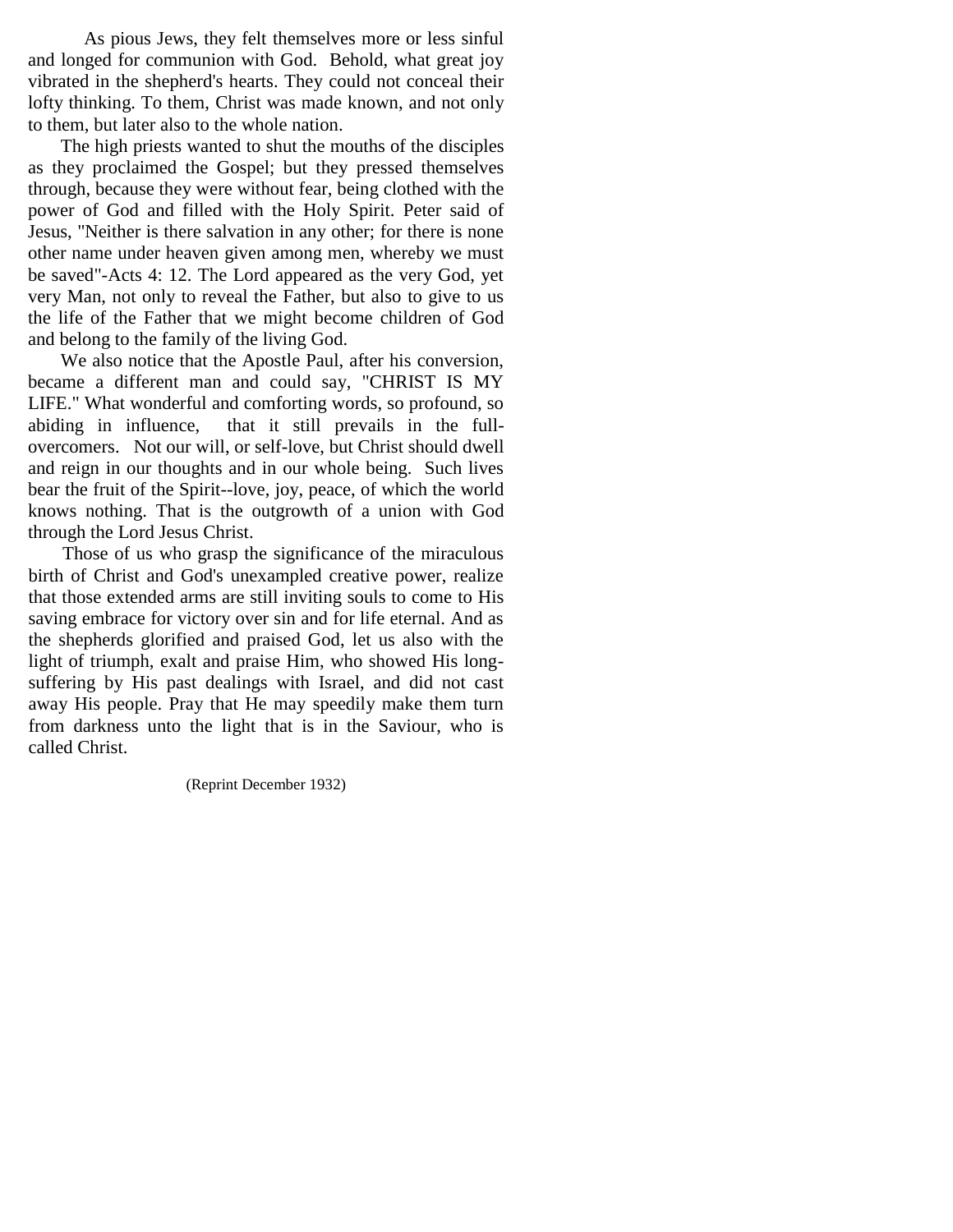# **The Lowly Christ**

They borrowed a stable and a humble table When Christ the Lord came down. They borrowed a share in the manger bare For the Babe of vast renown. And the thorny crown, And the cross so brown, Were borrowed too From me and you.

They borrowed an ass, the beast of the mass, When they fled from Herod's frown. They borrowed a cot and a house and lot, In an old Egyptian town. And the thorny crown And the cross so brown, Were borrowed too From me and you.

He borrowed the bread and the hungry fed; For naught had He of His own. He borrowed the dishes as well as the fishes, As they sat on hill unknown. And the thorny crown And the cross so brown, Were borrowed too From me and you.

He borrowed the boat and soon put afloat; But Peter feared they would drown. He borrowed the power that very hour, And made the wind slow down. And the thorny crown And the cross so brown, Were borrowed too From me and you.

They borrowed a room on the way to the doom, And that was not His own. They borrowed the grave which the rich man **gave** When they took the Savior down. And the thorny crown And the cross so brown, Were borrowed too From me and you.

 **Mary M. Bodie**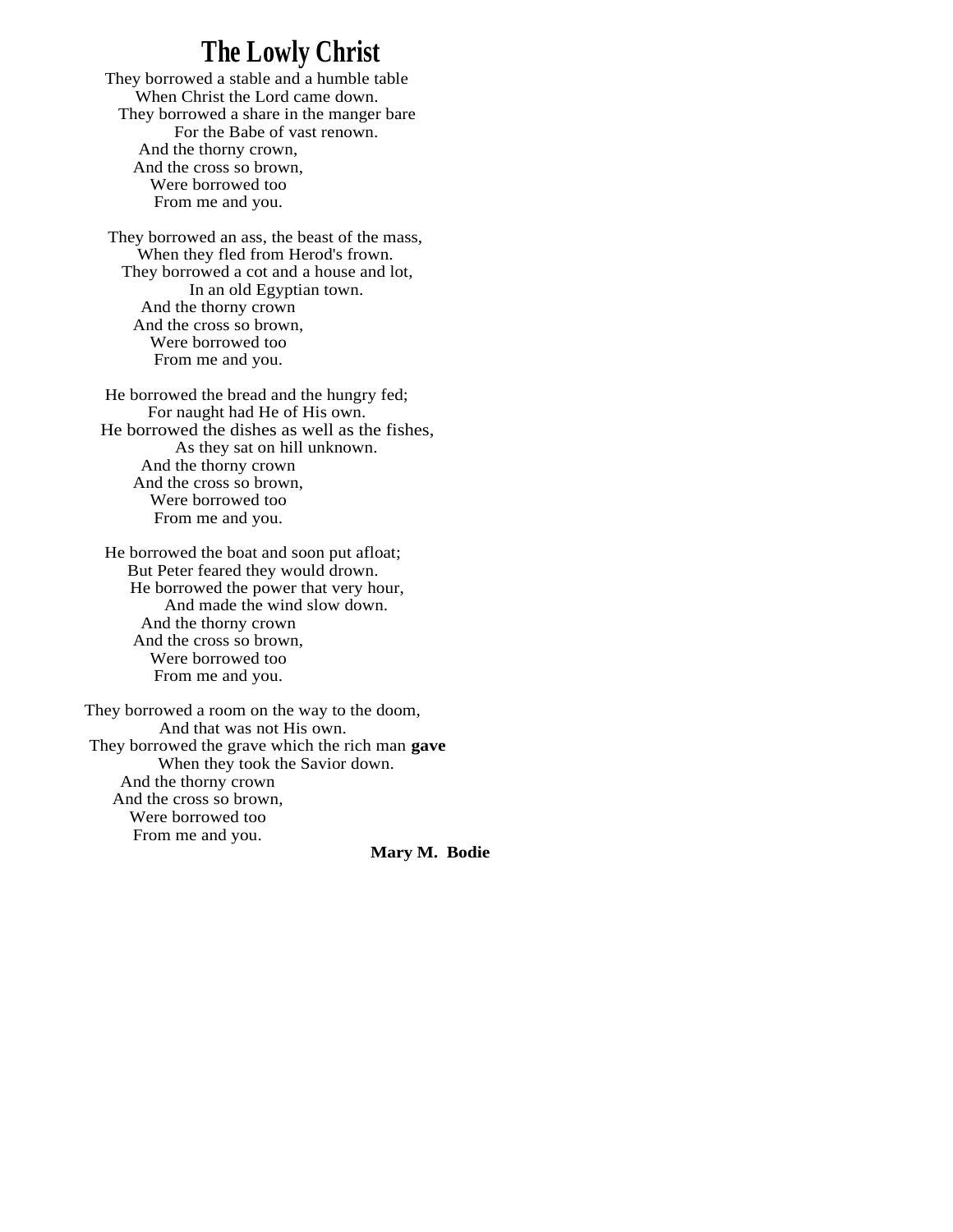

"And, behold, there was a man in Jerusalem, whose name was Simeon; and the same man was just and devout, waiting for the consolation of Israel: and the Holy Ghost was upon him. And it was revealed unto him by the Holy Ghost, that he should not see death, before he had seen the Lord's Christ. And he came by the Spirit into the temple: and when the parents brought in the child Jesus, …Then took he him up in his arms, and blessed God, and said, Lord, now lettest thou thy servant depart in peace, according to thy word: For mine eyes have seen thy salvation." Luke 2:25-30

The first coming of Jesus was a pattern of the manner in which He will return. Very few knew that He had arrived despite the fact that Isaiah had specifically prophesied "…..Behold, a virgin shall conceive, and bear a son, and shall call his name Immanuel." Ch. 7:14 The above text records the fact that Simeon was looking for the Redeemer, and recognized Him when He appeared, regardless of the fact that He was disguised as this small infant. Anna likewise rejoiced because she too knew upon Whom she was gazing. Though the shepherds were not said to have been anticipating this great event, their faith did spring into action as they responded to the heavenly choir of angels and "said one to another, Let us now go even unto Bethlehem, and see this thing which is come to pass, which the Lord hath made known unto us." Luke 2:15

But for the most part, men of that day were oblivious to this great event which literally changed the course of history. Herod the king could have been as much as two years late in determining that the True King had arrived, since he slaughtered innocent children two years and under just to ensure that he disposed of the One Whose Star the wise men had followed.

We too are living in days wherein Jesus will once again, drastically change the course of history, and just as He literally came as a Thief at His first advent, He will likewise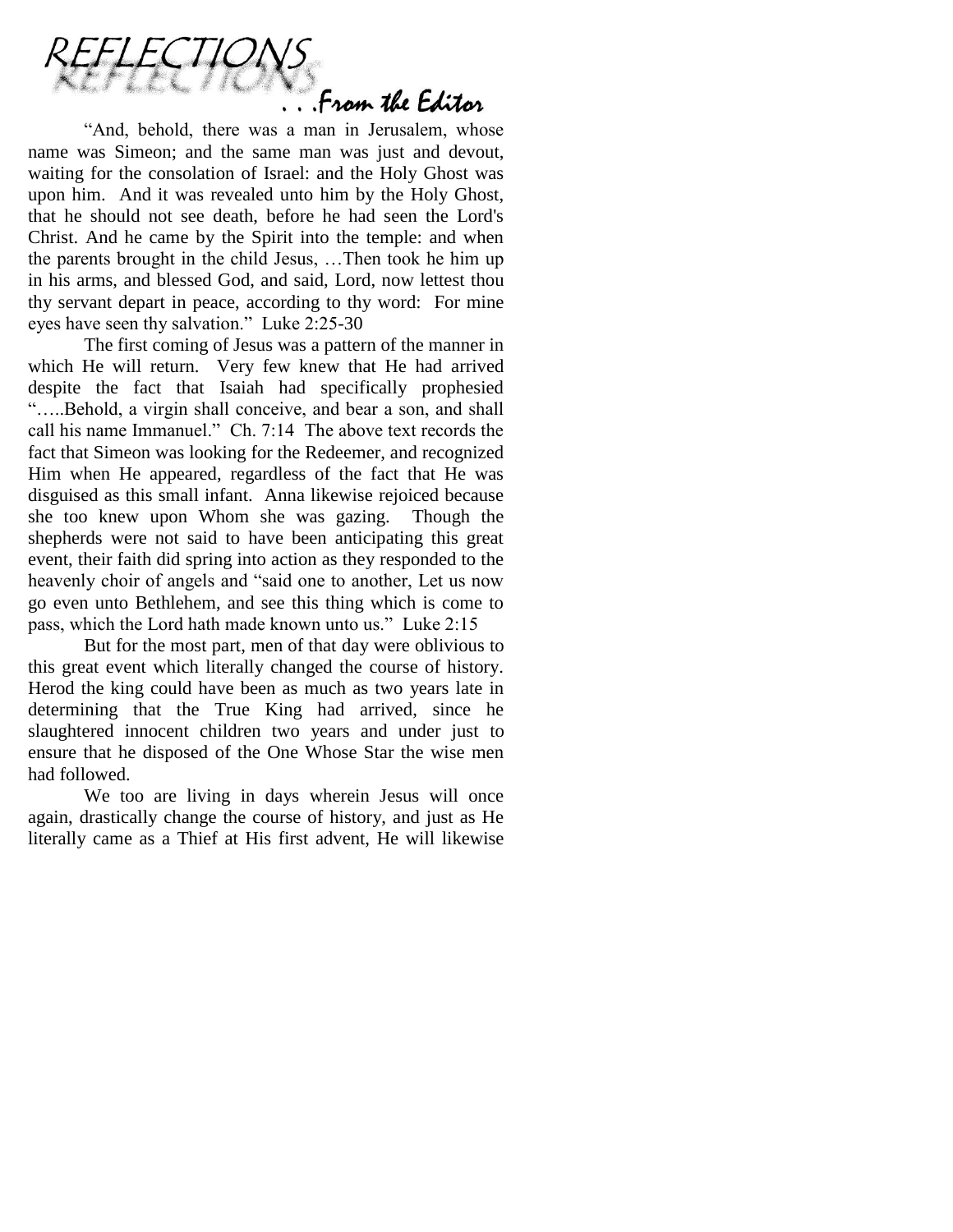catch the majority of this world, including the bulk of the Church, unawares. The same Holy Writ that announced the coming of Jesus the Savior, is today, loudly proclaiming the return of The Bridegroom and King, but it seems that so many of our day turn a deaf ear to the Scripture, just as they did in time of Simeon. He was not daunted by such an atmosphere of unbelief, but rather announced plainly "…mine eyes have seen thy salvation." We too have such an opportunity today. The requirements are still the same, for Simeon was "…. just and devout,.." He was also "waiting for the consolation of Israel: and the Holy Ghost was upon him." He was sensitive to the revelations of the Holy Ghost and came "by the Spirit" into the temple at exactly the right moment.

That "right fleeting moment" will also come to those who earnestly look for Jesus, Who is soon to appear "…without sin unto salvation." Heb. 9:28

## **ANNOUNCEMENTS**

**~~~~~~~~~~~~~~~~~~~**



Before he passed away in 2007, Brother Norm Skarie had endeavored to make all the resources of Grace and Glory available on-line. With no prior training or background in computers, he launched GraceGod.Com in 1998, and as Norm would say, "God taught him on the job." Since his passing however, the website has not been 'officially' maintained and started to decline. Most recently, the site

offered no resources andwas in dire need of an updated 'facelift'.

**v** V **ALAN** V V

 $\rm W$ e are pleased to announce that our dear Brother from Denver, Bill Morphis, who built and maintains the website for Living Waters, graciously offered to do the same for Grace and Glory. If you've not been on the site in a while, or if you never have, stop on by and take a look. We may be in the Information Age, but we know that, Tesus Christ the same vesterday, and to day, and for ever.'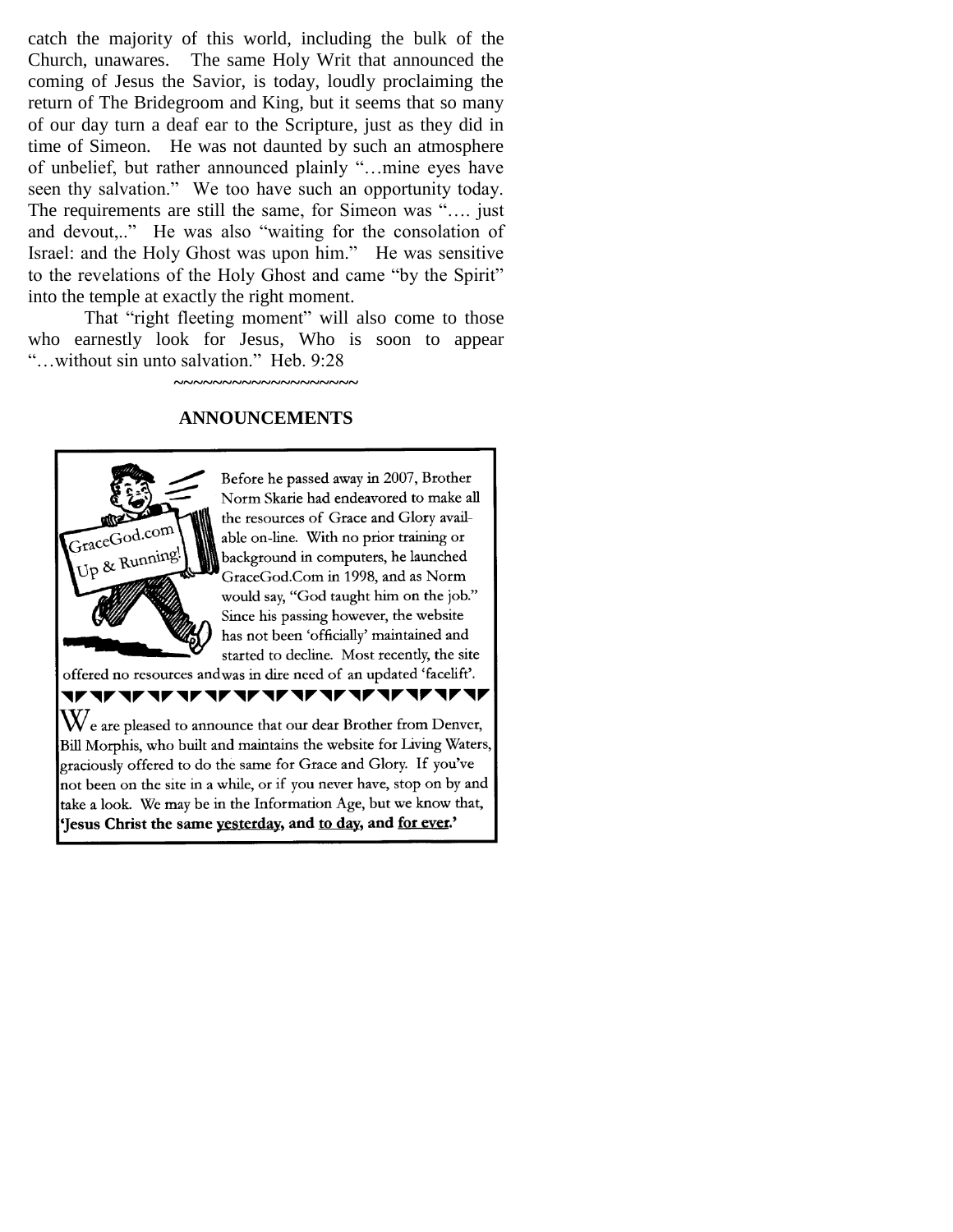# THE REMNANT PRINCIPLE

## **Albert C. Astle**

*"For who has despised the day of small things?" (Zechariah 4:10)*

What prompted God to ask this question of Israel? The prophet Haggai tells us: "Who is left among you who saw this house in her first glory? How do you see it now, is it not in your eyes by comparison as nothing?" (Chapter 2:3). God is drawing a comparison between Solomon"s Temple and Zerubbabel"s Temple. God planned Solomon"s Temple to appeal to men"s eyes for a reason. He planned it to be beautiful, sensational, and spectacular. People came from all over the world to behold its beauty.

Zerubbabel"s Temple was just the opposite. It looked like a barn, even though they called it a tabernacle. It was made out of cedar clapboard. Clapboard is the trimming off of logs before they are cut into lumber. In Zerubbabel's day the builders took these clapboards, the cheapest kind of lumber, and built the tabernacle. So, in Haggai, God is asking Israel how they compared the two temples. He knew how they felt because He said, "Is it not in your eyes by comparison of it as nothing?" Thus the question, "Who has despised the day of small things?"

Let's call this day of small things, "GOD'S REMNANT PRINCIPLE." Even though Zerubbabel"s Temple was small, according to God's remnant principle, there was something about it which made it uniquely greater than Solomon"s Temple. That uniqueness is found in Haggai 2:7: " . . . I will shake all nations, and THE DESIRE OF ALL NATIONS (JESUS) SHALL COME: and I will fill this house WITH MY GLORY, saith the Lord of hosts." Also in Verse 9, Haggai says, "The glory of this latter house SHALL BE GREATER than the former, saith the Lord of hosts: and in this place will I give peace, saith the Lord of hosts." Solomon"s Temple was not built according to God"s Remnant Principle, but Zerubbabel"s was.

None of us is excluded from the question asked in Zechariah 4:10. Humans measure only by what their eyes can see and their ears can hear, and thus they were affected by Solomon"s Temple. We all must overcome this! Israel could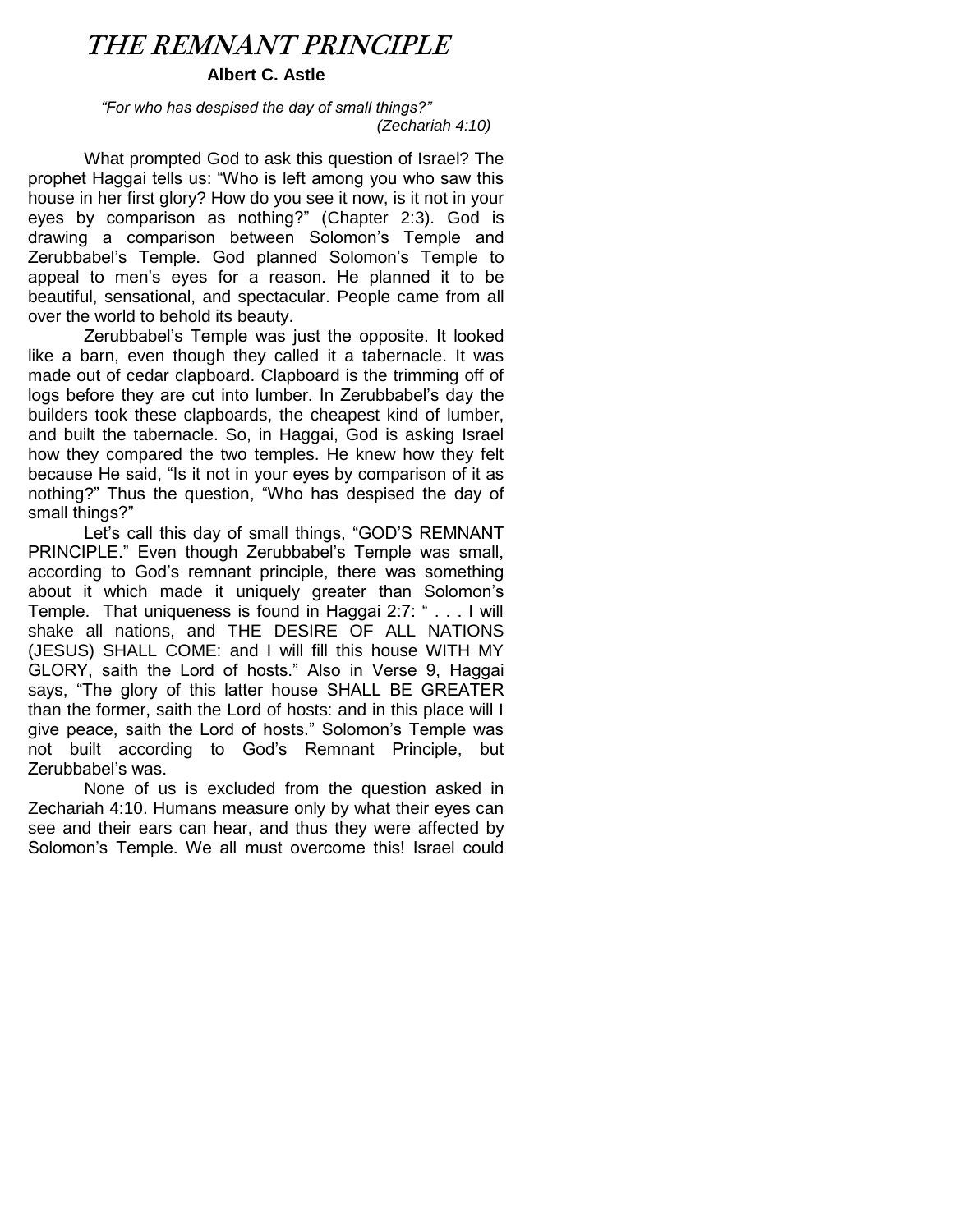not see the divine remnant principle at work in that little clapboard barn. However, the remnant principle was at work! I believe that almost all Christians do despise the day of small things. We"re influenced by largeness, material grandeur, by personalities, by great oratory, and even by the tears and great dramatic skill of singers and performers. One fact establishes the remnant principle in Haggai and Zechariah, and this is the way God values spiritual success in each of our lives! This fact is in Haggai 2:7, "I WILL FILL THIS HOUSE WITH GLORY, saith the Lord of hosts." It is not the splendor which attracts the natural, but the PRESENCE OF THE LORD which makes the difference. I have no argument against great crowds if only the leaders of these great crowds would follow God"s remnant principle; that is, to call the attention of Christians to our one and only Head, our Lord Jesus Christ! To the one power, the omnipotent power of God! To glorify God rather than the denomination, or the temple.

God"s remnant principle has been in operation in nature since He created the earth. Visualize the remnant principle at work in the mighty oak tree. As great as the oak is, God established His remnant principle to make another oak. He does not use the entire tree to make another, He uses a LITTLE SEED from that great tree to make another.

One of the greatest examples of God"s remnant principle at work among men can be seen in Abraham. Before he came on the scene, all mankind was one great sea of humanity. God separated Abraham from the main stream of humanity and formed one nation, Israel. When God institutes His remnant principle, He does His greatest work. Man"s BIG THINGS hinder Him. Out of Abraham"s "own body now dead, when he was about an hundred years old ... the deadness of Sarah's womb," God worked His remnant principle. He called out Isaac, through whom He began to accomplish His great Covenant of Promise. This Covenant is for anyone who accepts Jesus as His Savior. Again God"s remnant principle went to work and narrowed even Isaac to Jesse and David and then who did we get?—Jesus Christ our Savior! Oh, behold the beauty and simplicity of the remnant principle! It opens up such a great challenge to us.

The remnant principle is at work in Acts 15:14: "Simeon has declared how God at the first did visit the Gentiles (these are all nations besides Israel)—"TO TAKE OUT OF THEM A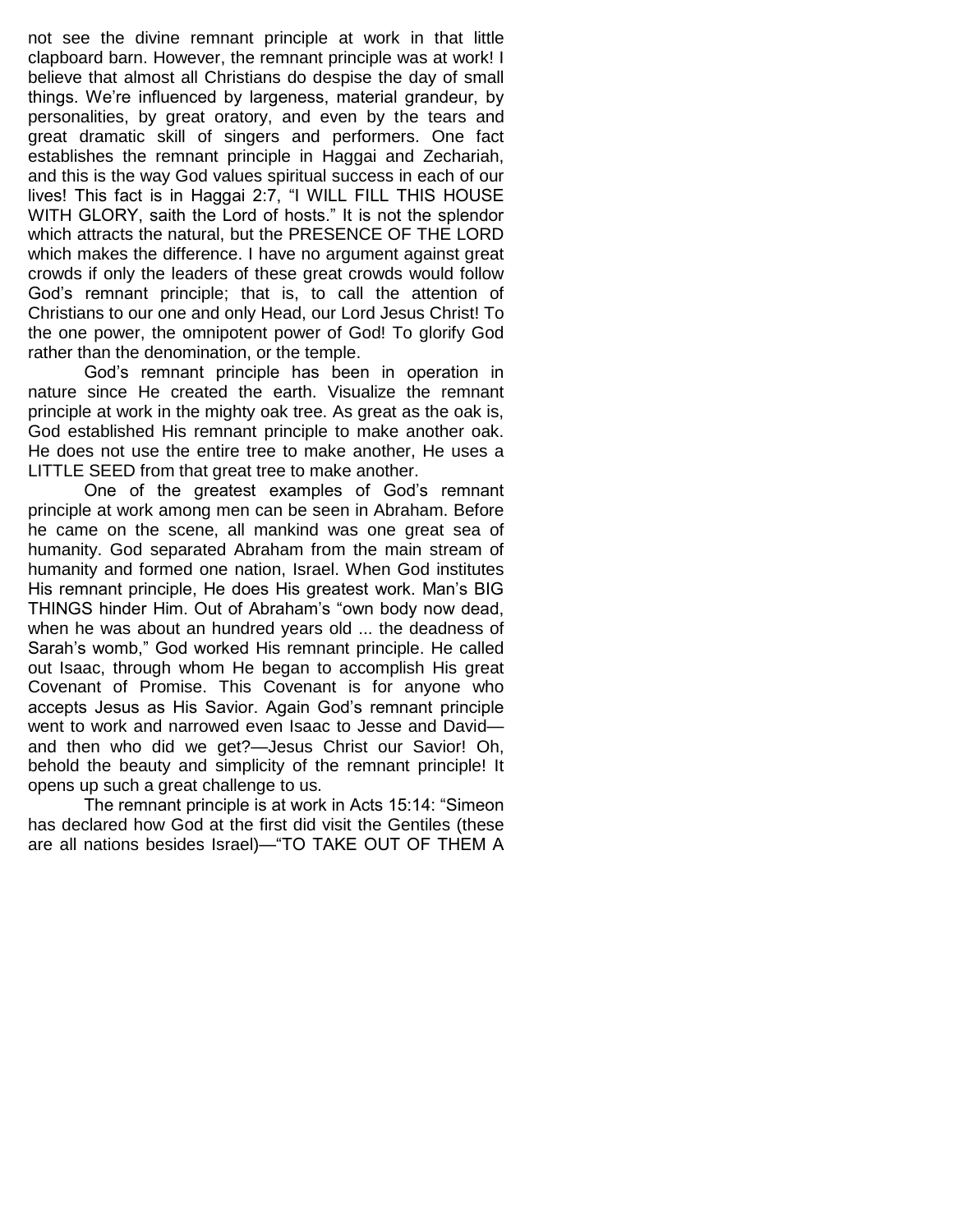PEOPLE FOR HIS NAME." These people are what we call "The Church."

God has done some of His greatest works through this Body of believers. God always works through remnants. Remnants are people He takes from the mainstream of humanity to accomplish His great purposes. The greatest measure of service a human can be to God is through this principle. It has always been that way. MINOR NUMBERS MAKE A MAJOR DIFFERENCE. We cannot gauge the spiritual success of any religious group by its numbers, by what we see with our eyes, or hear with our ears. Whether it is to all nations, to Israel, or to all life on this planet, God has used this principle for His great purpose.

LOOK AT GOD"S REMNANT PRINCIPLE AT WORK IN THE CHURCH! Listen to Matthew 18:20: "For where two or three are gathered together in my Name, there am I in the midst of them." In spite of the thousands upon thousands who know the Lord Jesus Christ, yet when it comes to God"s really working in our midst, He always uses the remnant principle. He does His greatest work through the two or the three. There aren"t many groups in the religious world today who would even allow a group of two or three to exist, let alone call it a church. There are not many Christians who will ever take this chance. They accuse the small groups of not succeeding and never accomplishing anything, and that they might as well give up entirely.

According to Psalm 119:141, David was experiencing God"s remnant principle at work in his personal life, and this is the reason for his wonderful words. Here is a paraphrased version: "I am small and despised, yet do not I forget Thy precepts." That is, "I am a remnant, I am small, I don"t amount to much, and I"m despised because of this, yet do not I forget Thy Word." Do you see another ingredient which God works into the lives of those who are a part of His remnant principle? IT IS HIS WORD! First of all, the glory of the Lord is present, and now also His Word is at work. God always does His greatest work in the individual life by way of these two ingredients. Many times before God can get our attention, He singles us out from the masses. There is no telling what way He may choose to single you out to get you to the place where you will call on God for yourself. Even though all others may despise you, don"t forsake the presence of God and His Word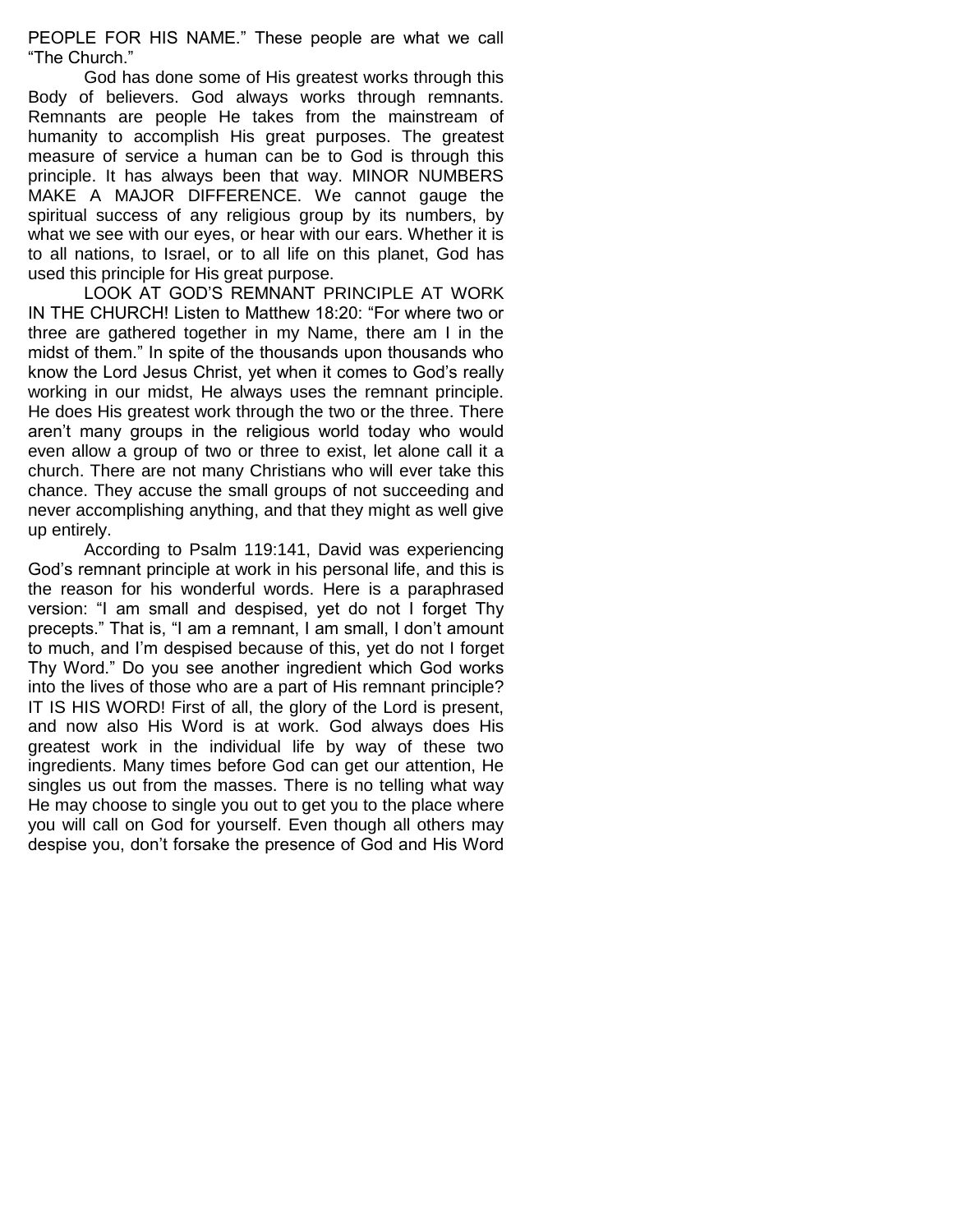working in your life. Let God"s Word be your greatest mainstay.

In God"s remnant principle He uses, what I like to call, "The weeding-out process." He doesn"t only weed out people, He also weeds out things from our lives. Those who will let Him weed things out of their lives become a part of His great work in this world. In Zechariah 4:6 we discover the Spirit of the remnant principle in this weeding-out process. "Then He answered and spoke unto me, saying, "Thus saith the Word of the Lord unto Zerubbabel, NOT BY MIGHT NOR BY POWER, BUT BY MY SPIRIT, saith the Lord of hosts."

If you want to be a part of God"s remnant principle, you must know that it"s by the power of God, the power of the Holy Spirit. There is no other way! We must be empowered and supernaturally quickened by the Holy Spirit. The majority of Christians take the exact opposite to the spirit of the remnant principle. They bring in all their "big guns." They marshall all their natural talents, their big names and "allow" God to use them. This is never God"s way! He weeds out all the "self" and "I" from whatever He does. He desires to bring us to the place where it is all God, and where it is all His Grace.

Ecclesiastes 9:11 declares: "I returned and saw under the sun that the race is not to the swift, nor the battle to the strong, neither yet bread to the wise, nor yet riches to men of understanding, nor yet favor to men of skill." God weeds out all these natural talents. There is nothing wrong when a person possesses any of the natural abilities named in this verse, if one realizes that these THINGS are not what really make us who we are in Christ. All natural abilities are fine but must be brought into subjection to God and given to Him for His glory alone. Never forget—the glory of the Lord is in the remnant principle. Even if it's only a clapboard barn, yet that barn in God"s eyes is far greater than Solomon"s Temple because the presence of the Lord is there, the power of the Holy Spirit is working, and God"s Word is working. Yes, we can run races and fight battles because we"re strong in the Lord.

God never requires natural skills. He will give spiritual skills. He will use natural skills only as we yield ourselves to Him and submit to Him. BUT HE DOES NOT REQUIRE, NOR NEED THEM! Why? Because God is sufficient for all things, for all battles, for all races. God is the Triumphant One! Oh God, teach us all the great lessons of your remnant principle!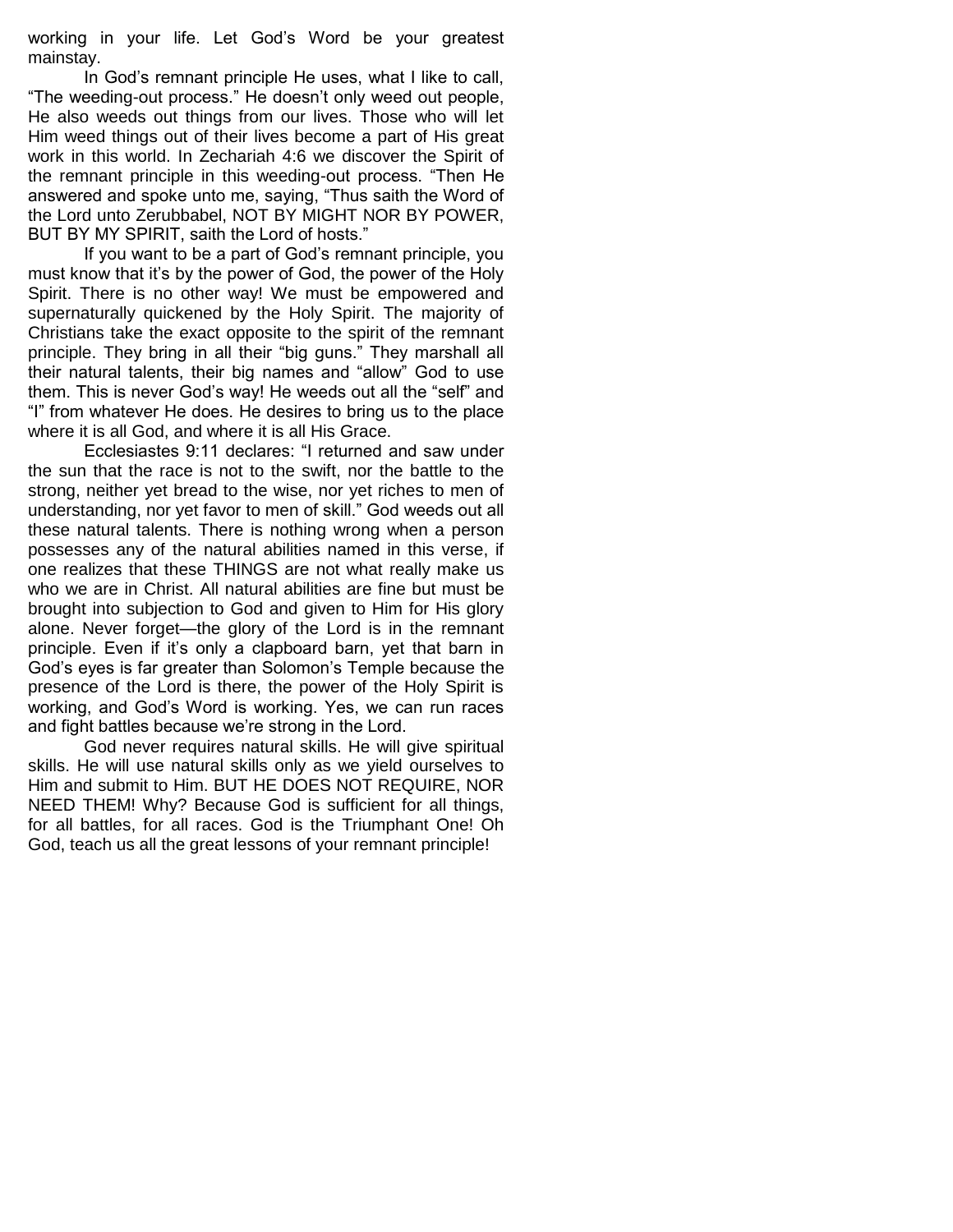Notice Judges 7:2-4. The Midianites had begun attacking Israel, and Israel had impossible odds against them. They called upon God to deliver them. Guess how He worked? Yes. THROUGH HIS REMNANT PRINCIPLE! Behold your God as He works triumph and victory, the only victory possible, through His remnant principle. "And the Lord said unto Gideon, THE PEOPLE WHO ARE WITH THEE ARE TOO MANY for me to give the Midianites into their hands." Notice the key word here, "The people who are with you are too many for ME

"! This is one of the glorious secrets of the remnant principle, IT HAS TO BE GOD! It must be His strength. HE must use you. He wants to motivate and guide. There must never be anyone else or any other thing than God and His Omnipotence. Notice the reason why, "Lest Israel vaunt themselves against Me, saying, My own hands have saved me." Any time you think there"s safety in numbers, where the remnant principle is concerned, you"re greatly mistaken. GOD SINGLED THEM ALL OUT.

"Now therefore go to, proclaim in the ear of the people, saying, Whosoever is fearful and afraid let him return and depart early from Mount Gilead, and there returned from the people twenty and two thousand, and there remained ten thousand." Even 10,000 were too many! "And the Lord said unto Gideon, THE PEOPLE ARE YET TOO MANY." God does not need great crowds or armies for His great work. He narrows all His great works to the one who will depend upon Him and who will trust his life into His hand. Wherever you go and are enticed by great crowds and great names, BEWARE! Look for the presence of God, for the power of the Holy Spirit, and for God"s Word of Truth taught ... and LIVED ... LOOK FOR THE GLORY OF GOD!

Consider this beautiful word "Remnant." It means small, and that is not all, it also means, "that which is left." After God gets through with His weeding out, He will use only that which is left. God may strip us of anything which could hinder our usefulness to Him. He wants to bring us to where we will say, "God, I need you." It"s your glory and your triumph I really want!"

Even though two or three of us are meeting in the Name of the Lord, there is no hindrance to God.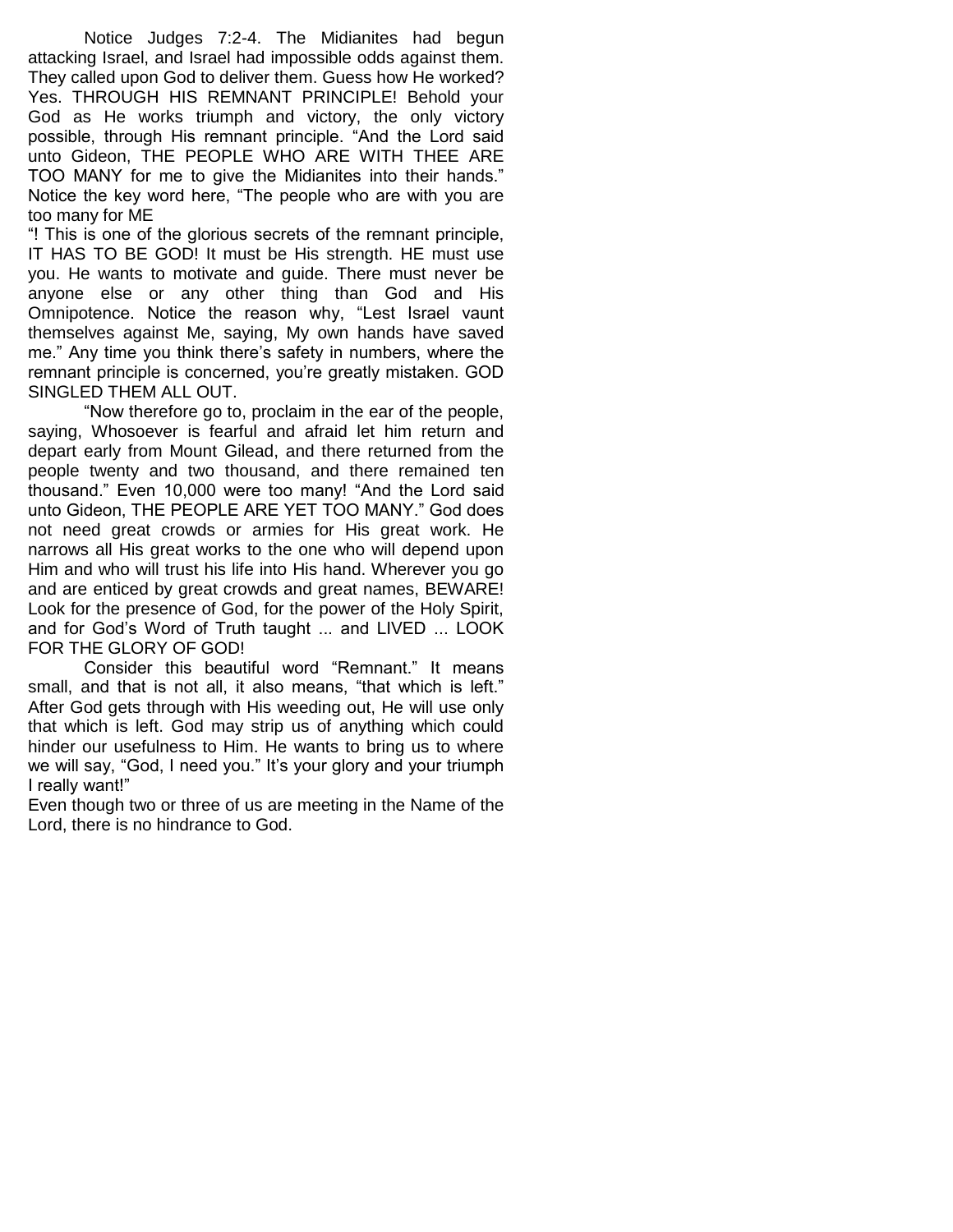Even in the Church the remnant principle is at work. The effect of this is THE BRIDE! Some wonder why we"re small. It's because God's great purpose of an out-resurrection and out-translation is at work. Undoubtedly, this is why so many people leave us alone. We've really searched our hearts for the apparent smallness of our meeting. It is most certainly not any lack of success. Simply because the majority of Christians measure success by money, crowds, and material showiness, is no indication of God"s estimate of success. GOD MEASURES SUCCESS ACCORDING TO HIS REMNANT PRINCIPLE. How much are we gong to let God work in our lives? How much do we desire to really glorify God in our lives? When we"re talking about the Bride of Christ, we"re talking about the epitome of the remnant principle. In Matthew 24:14, Jesus says, "Many are called, but few are chosen." There's the remnant principle stretching out before us like a race course. In Matthew 22:2-14, we see God"s weeding-out process at work.

The Bride Company is the result of the remnant principle. In I Corinthians 9:24, we discover the remnant principle: "Know ye not that they who run in a race run all, but one (a remnant) receiveth the Prize?" We call this remnant, "The Bride of Christ." What is the lesson? They give all glory to God. They know it's not by might, neither by power, but it's by the Spirit of the Lord. They know this race is not to the swift. Many of us may have to limp all the way to the finish line; however, the Holy Spirit enables us to win the Prize. We"re not in competition against each other, but we"re running against the obstacles which the world, the flesh, and the devil throw at us.

Now for the finale! In Song of Solomon 2:2, the remnant principle is at work. "As the lily AMONG THORNS, so is My Love AMONG THE DAUGHTERS." The Bride is the lily among thorns. What is the secret of the lily? Like the lily, the Bride neither labors nor toils, but seeks first the Kingdom of God and His righteousness, then all these natural things are added unto them. Is it cruel to liken any Christian to a thorn? No! There are far too many Christians living according to the flesh and produce nothing but thorns. The cruelty is to Jesus who saved them from sin. The remnant principle is woven into the entire fabric of the wonderful portrait of Christ and His Bride in the Song of Solomon.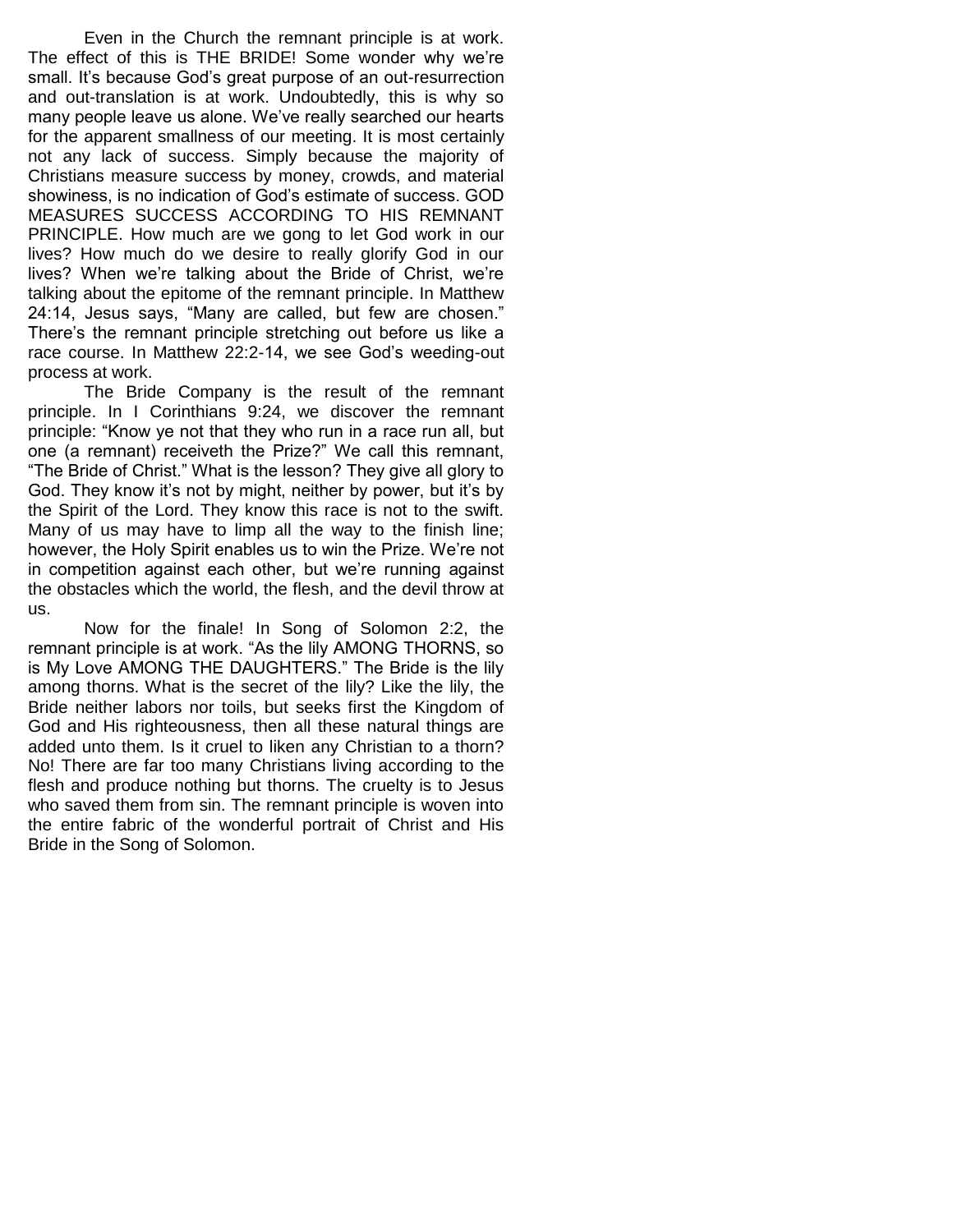Oh, let God. Prepare our hearts! Revelation Two proclaims, "He who has an ear let him hear what the Spirit saith." The Holy Spirit is literally shouting throughout God's Word to give God all the glory in our lives. The bottom line for us is found in John 3:30: "HE MUST INCREASE, BUT I MUST DECREASE." To borrow a thought from a wonderful song is such a fitting closing word, "Little is much when God is in it." - *Reprint from February 1995* -

LORD JESUS, COME

"Thy Kingdom come, O Lord," we cry. "Make bare Thy arm and rend the sky. Come forth, Thou Lion of Judah bold, Jehovah's counsels now unfold. Gird on Thy thigh, Thy sword so bright, And cause the world to know its might. On speeding wings of wind take sail, And over anti-Christ prevail.

"Come quickly, Lord. Do not delay; For error stalks upon its way, While Truth is crushed and sits apart, And justice weeps with broken heart. Lord, cause the world to hear Thy voice, Bring peace on earth; make men rejoice. Take to Thyself Thy royal throne And make the kingdoms now Thine own!" --Mary M. Bodie **~~~~~~~~~~~~~~~~~~~~**

To live here below like those up there; won't that be glory! But to live below with those we know, well, that's another story.

The more we count the blessing we have, the less we crave the luxuries we haven't.

Satan is never to busy to rock the cradle of a sleeping Christian.

Some people will trust God for the salvation of their souls, but they won't trust Him with the key to their cash boxes.

The Bible should do more than inform us, it should transform us!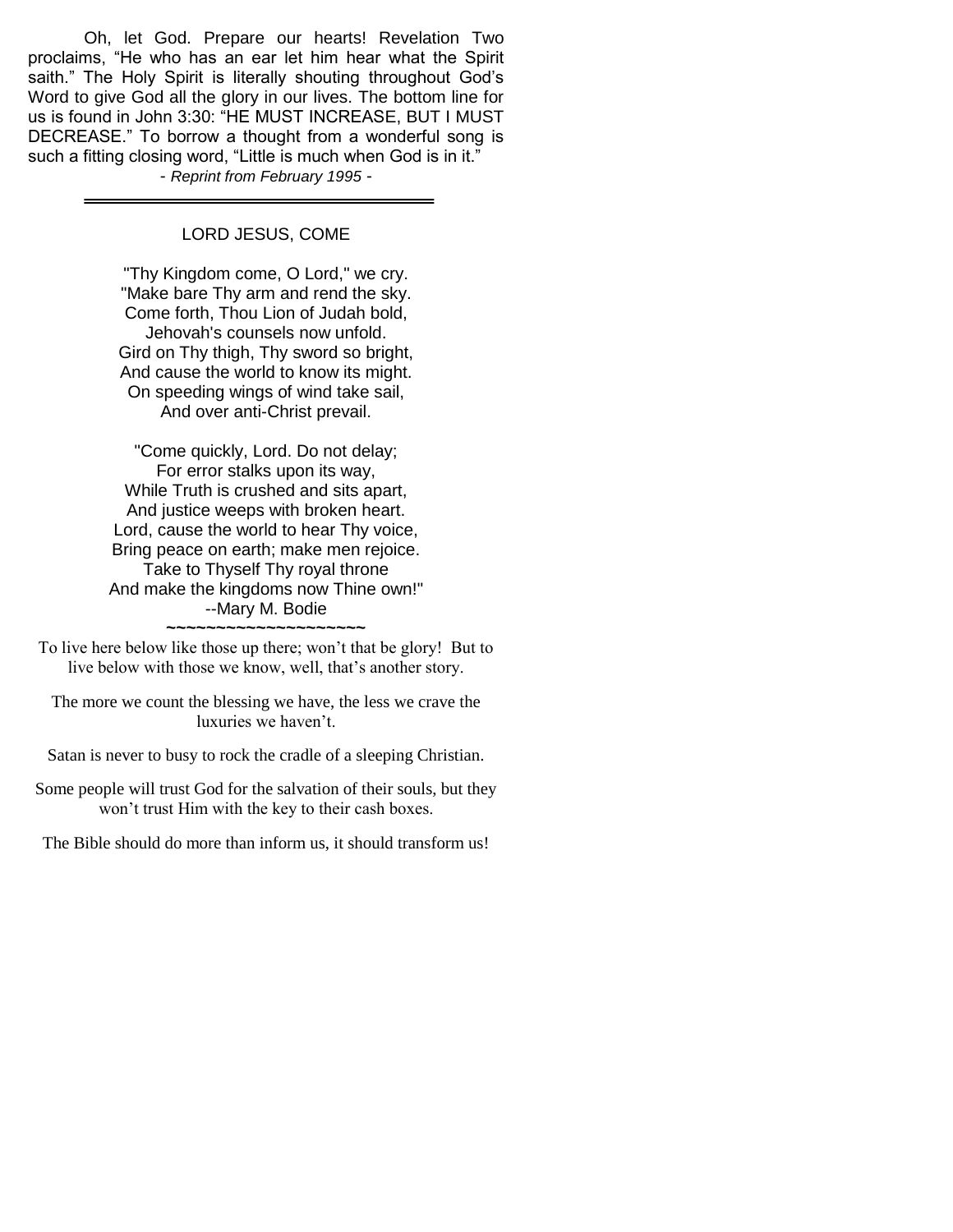## **PAUL'S GOSPEL** IN THE SONG OF SOLOMON

Alice S. Mooneyhan

#### Canticle Three, Continued

## OUR WARFARE IN THE HEAVENLIES

4:8 "Come with me from Lebanon, my spouse, with me from Lebanon: look from the top of Amana, from the top of Shinir and Hermon, from the lions" dens, from the mountains of the leopards." This corresponds with Ephesians Chapter six. Let us also read about Abraham, who had come into the land of Canaan. After Lot had separated from him and had chosen that well-watered plain of Jordan, then God spoke to Abraham: "Lift up now thine eyes, and look from this place where thou art northward, and southward, and eastward, and westward: For all the land which thou seest, to thee will I give it, and to thy seed forever" - Genesis 13:14-15. That is a wonderful promise made to Abraham, but it is only a figure of the heavenly inheritance which God has spread out before us. Paul wrote: "God….hath blessed us with all spiritual blessings in heavenly places in Christ" - Ephesians 1:3.

Now the Lord says, "Come with me from Lebanon, my spouse, with me from Lebanon." He repeats, "with me." We could not go this route alone. He does not send us alone, because it is in the heavenlies where we meet the enemy. We are told of this spiritual warfare in Ephesians 6:11-12: "Put on the whole armor of God, that ye may be able to stand against the wiles of the devil. For we wrestle not against flesh and blood, but against principalities, against powers, against the rulers of the darkness of this world, against spiritual wickedness in high places." Satan and his wicked forces are entrenched in the heavenlies. Our battle with Satan begins when we begin to take our place in the heavenlies with Christ. We must have victory over the flesh before we can actually possess the land of Canaan. The warfare of the Children of Israel in the wilderness represents the conflict of the flesh and spirit within us. After we get the victory over the flesh, then we come into the Canaan experience; here our warfare with Satan and his wicked spirits begins.

The word "Lebanon" means "white" and stands for purity. This woman is already "washed in the blood of the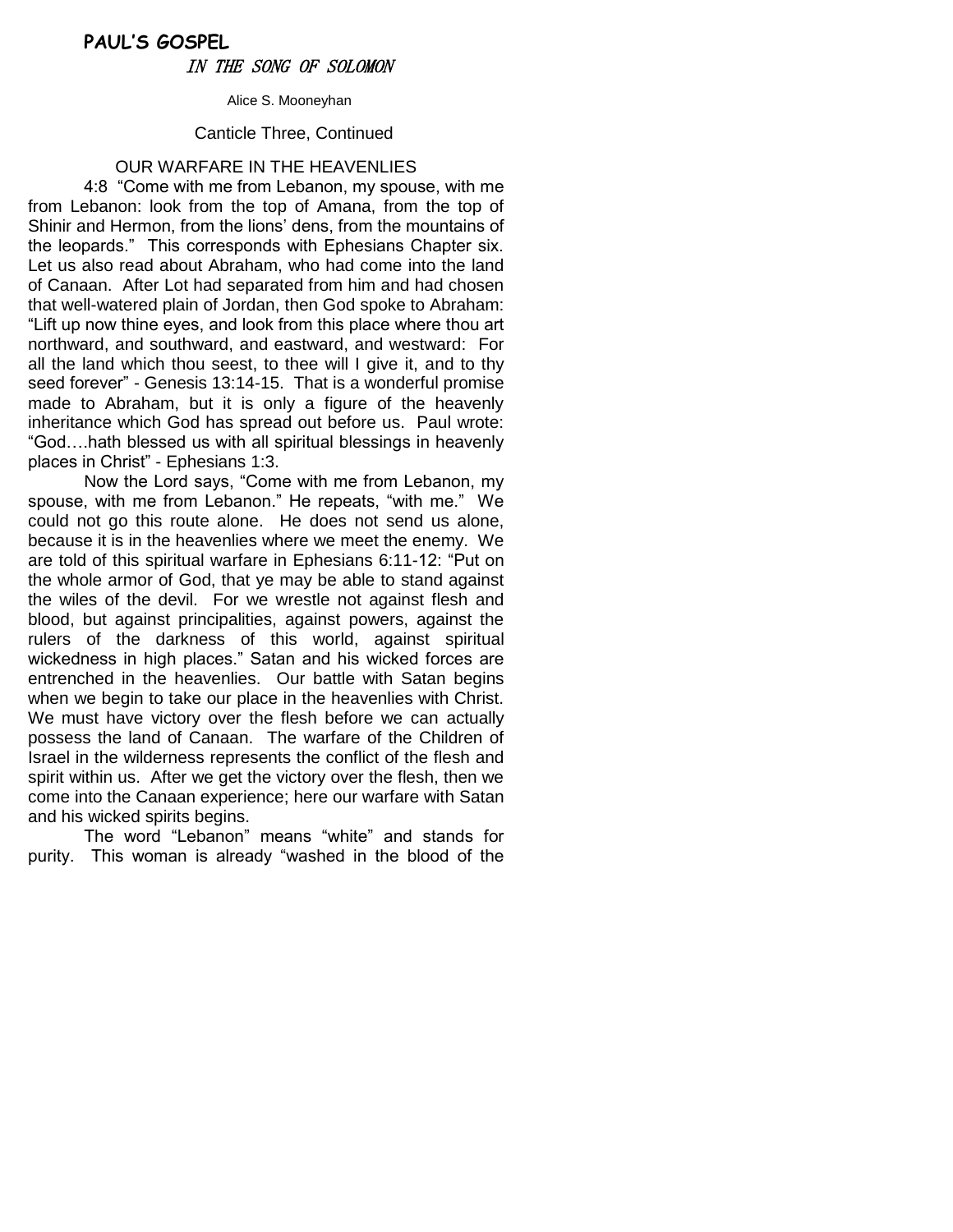Lamb." She is clothed with the righteousness of Christ. The next name we have is "Amana," which means "constancy" and "to be fixed," or "faithfulness." These are positions in the heavenlies that the saints occupy. We must be constant and faithful in the things of God in order to win the Prize. The next one is "Shenir," which means "coat of mail." This speaks of the armor which God provides. These are different phases of the truth with which we are clothed, and with which we can actually withstand "all the fiery darts of the wicked." Paul wrote, "having done all, to stand." This armor is invincible because it is the truth. The last name "Hermon" means "devoted" and "destruction." It speaks of the judgment that Is in store for this world.

From these high mountains she beholds her vast inheritance in Christ. This is also the habitat of mountain lions and leopards, which speak of the temptations of the devil that lurk in heavenly places.

In the mountain of temptation (Matthew Four), Jesus was confronted with the "leopards and lions." The first temptation - "If thou be the Son of God, command that these stones be made bread" - was a very small leopard. It did not seem so vicious, but it was a leopard nevertheless. It was no sin for Him to be hungry, for He was human, but it would have been a sin if He had been moved by Satan"s suggestion, and not by the Spirit of God. He waited upon His Father, and He defeated Satan with the Sword of the Spirit -- "Man shall not live by bread alone, but by every Word that proceeded out of the mouth of God."

The second temptation was a full-grown leopard. Seeing that only the Word of God could move Jesus, Satan quoted from the Scriptures. He is a crafty foe. He tries to defeat us by quoting the Word of God, but beware, he does not quote it correctly. Let us always find and read the quotation when we are in doubt. He omitted the very portion which kept Jesus in all his ways, when he quoted that verse - Psalm 91:11.

The third temptation was a roaring lion that bounded out at Him. Satan did not even say, "If thou be the Son of God." He apparently conceded that He was the Son of God, but he offered Jesus all the kingdoms of the world if He would fall down and worship him. But Jesus knew something that the devil perhaps did not know, that all the kingdoms of the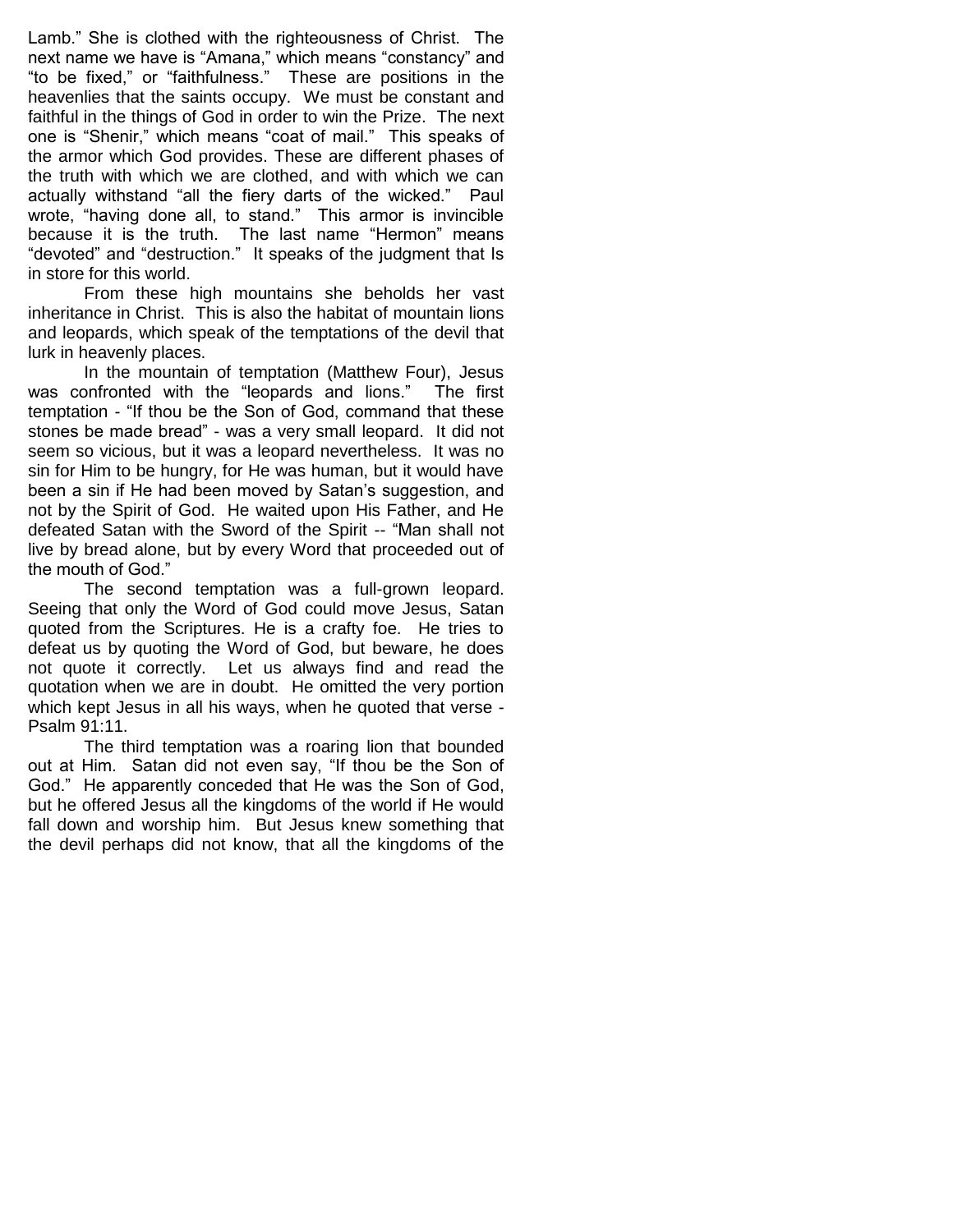world were to be destroyed. They are under the curse of God. All the world will be judged, and all things made new. In the Millennial Age when Christ reigns over the earth for a thousand years, Satan will be bound and cast into the bottomless pit. Christ will have a newborn earth to reign over. It will be like the Garden of Eden. When Jesus came into the world and announced Himself as King of the Jews, He could find very few persons qualified to be subjects of His Kingdom. He said to Nicodemus, "Except a man be born of water and of the Spirit, he cannot enter into the Kingdom of God" - John 3:5. So in order to get into the Kingdom of God, we must be born again. Christ did not want the kingdoms of this world from the hand of Satan. He knew that His reward for dying on the Cross would be to obtain the Kingdom from the hand of His Father.

## THE DIVINE PRODUCT

4:9. "Thou hast ravished my heart, my sister, my spouse; thou hast ravished my heart with one of thine eyes, with one chain of thy neck." This section of chapter Four shows the practical side of Ephesian truth. In this portion, we see the testings which are brought about by the Word working in her. "My sister, my spouse," are terms which express the purest love and deepest devotion of the Beloved. Although this woman of destiny is not fully separated unto Him as denoted by the fact that only half her gaze is fixed on Him, yet He is delighted and overcome. She is not yet fully surrendered to Him.

4:10. "How fair is thy love, my sister, my spouse! How much better is thy love than wine! And the smell of thine ointments than all spices!" The same eulogy which she gave of him in 1:2-3, is now given to her by her Beloved. This shows the transformation which has been wrought in her through her fellowship with the One who is altogether lovely. The Christ-life in us is a sweet savor to God.

4:11. "Thy lips, O my spouse, drop as the honeycomb; honey and milk are under thy tongue, and the smell of thy garments is like the smell of Lebanon." It is not easy for us to believe that we are as precious to the Lord as this verse indicates. What a contrast there is between this and what we were by nature as given in Romans 3:13! ("Their throat is an open sepulchre, with their tongues they have used deceit; the poison of asps is under their lips.") What is meant by the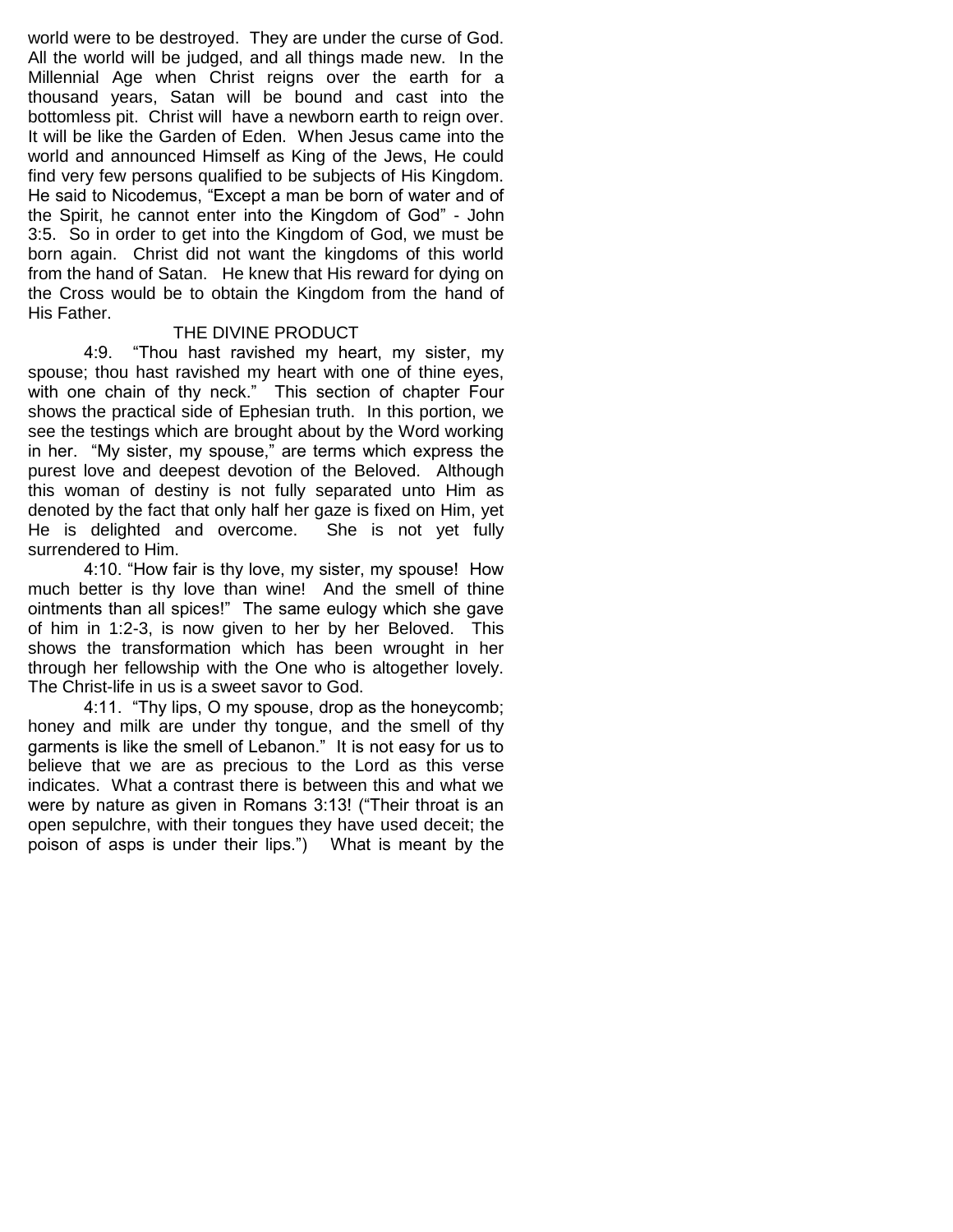honey and milk under her tongue, which replaced the poison of asps? She has been reading the Word of God. She has been born of God and speaks the things of God which are good. The natural man uses his tongue to bring discord and trouble. James tells us that the tongue "is set on fire of hell." The tongue is the unruly member. It is only as we yield our tongue to the control of the Holy Spirit, that we can glorify the Lord and bring blessing to mankind.

4:12. "A garden enclosed is my sister, my spouse, a spring shut up, a fountain sealed." These descriptions are wonderful. The first Adam also had a garden; it was planted by the Lord and must have been beautiful. This garden belongs to the last Adam, Christ. The saints make up His garden. We might even speak of each saint individually as a garden, and these lovely qualities are the different characteristics of Christ that are developed within the life of each believer. Sometimes weeds grow in the natural garden. The Lord is a good Gardner, however, and does not allow any Weeds in His garden.

These three figures show that this garden is for Him alone. "A garden enclosed." This enclosure shuts out all strangers. The Gardener alone has access there. He protects it from marauders and from anything that would destroy. "A spring shut up, a fountain sealed" continues the thought of personal ownership and personal pleasure in its use. "Thou art worthy, O Lord, to receive glory and honor and power; for Thou hast created all things, and for Thy pleasure they are and were created" - Revelation 4:11. Even the saints themselves were created for His pleasure and delight. That is a wonderful testimony of the redemptive work of Jesus Christ and of the transforming power of the Holy Spirit. "For we are His Workmanship, created in Christ Jesus unto good works, which God hath before ordained that we should walk in them" - Ephesians 2:10.

4:13-14. "Thy plants are an orchard of pomegranates, with pleasant fruits; camphire, with spikenard, spikenard and saffron, calamus and cinnamon, with all trees of frankincense; Myrrh and aloes, with all the chief spices." Such a description of saints! A garden of fragrant trees. If we would realize how precious we are to the Lord, we would respect one another more than we sometimes do. We should look at one another as being in that wonderful group which is aspiring to be the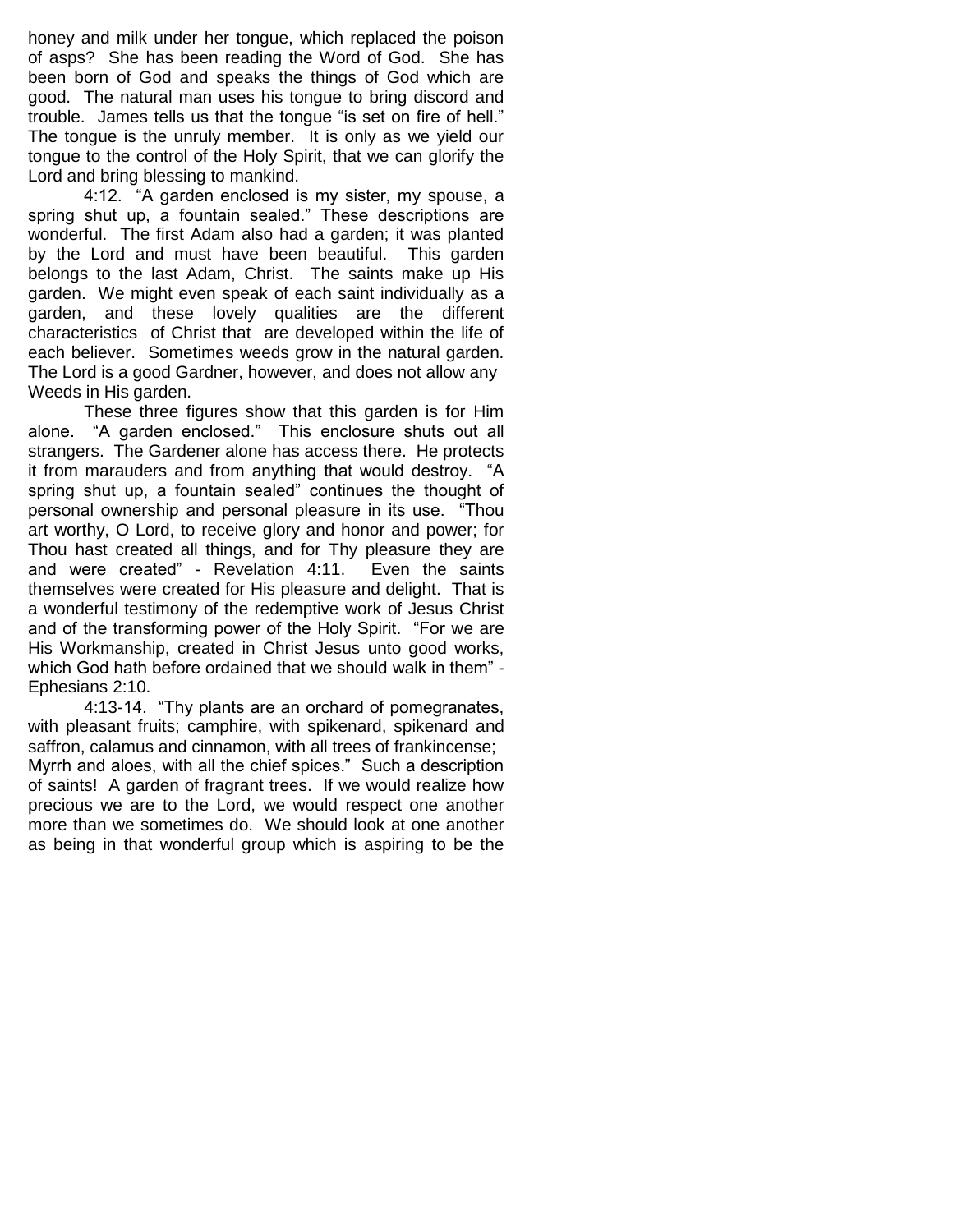Bride of Christ. We are well-pleasing to Him, because He sees that we desire this place with all our heart. We generally look on outward appearances. Let us judge others by our own selves. Our heart is perfect toward the Lord. We desire to walk in the Spirit. We long to win Christ. And, no doubt, the others do too. If we see some manifestations of the old creation in others, let us not judge that they do not want to win Christ, but let us remember that they have the same weaknesses we do. Oh, how frail we are! How full of faults we are in the natural! We carry around this body of death with us and will as long as we live. But, thank the Lord, as we get our eyes off ourselves and onto Christ, we become more and more like Him. We are taught in II Corinthians 3:18 that as we gaze upon Him, we are transformed; we "are changed into the same image from glory to glory," as we behold the Lord. Let us not look at things in the world and try to pattern ourselves after them, but let us follow our pattern, Christ. As we yield to the Spirit, that Life will be manifested in us, and it will be a sweet savor of Christ in the lives of one another. Praise the Lord!!

> (To Be Continued) **\*\*\*\*\*\*\*\*\*\*\*\*\*\*\*\*\*\*\*\*\*\*\*\***

## **Peace On Earth. . . .Goodwill To Men**

*Christmas -- it's that time of year again When some remember Peace on earth, Goodwill to men; A pity ALL men can't in some small way Remember Peace on earth, Goodwill through every day. And then, perhaps, throughout the world, there'd be less strife And so much useless waste of precious life -- Disease and poverty and hunger fade -- If men through Peace and Goodwill greater efforts made. But men, of self, these joys will not afford;*

**\*\*\*\*\*\*\*\*\*\*\*\*\*\*\*\*\*\*\*\*\*\*\*\***

*The key is only found in CHRIST THE LORD!*

**Frank Roberts**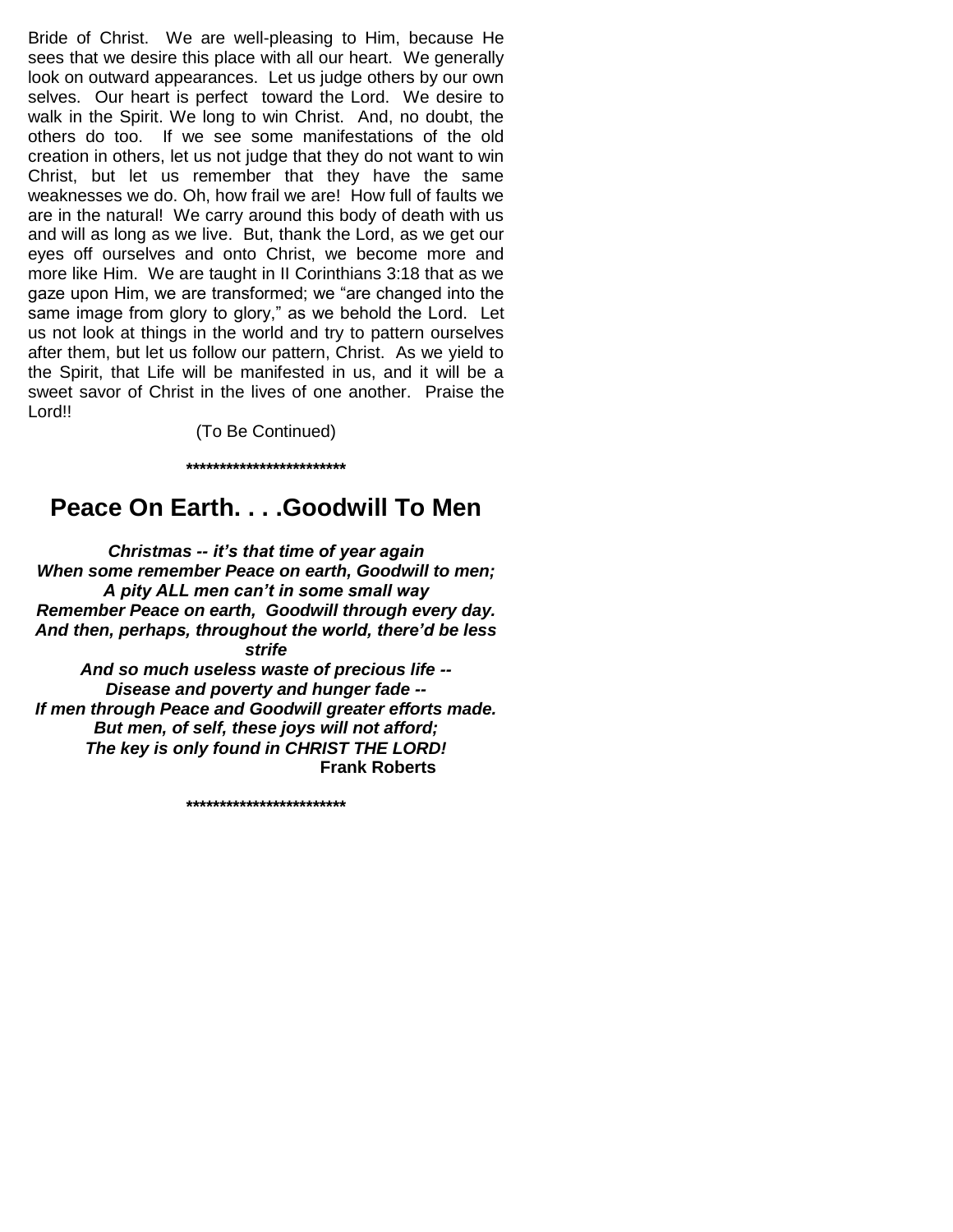## **THE GOOD SHEPHERD**

*"And there were in the same country shepherds abiding in the field, Keeping watch over their flock by night." (Luke 2:8) "Jesus said: I AM the Good Shepherd; the Good Shepherd giveth His life for the sheep." (John 10:11)*

It was Christmas Eve, 1875. Ira D. Sankey was traveling by steamboat up the Delaware River. It was a calm, star-lit evening, and there were many passengers gathered on deck. Mr. Sankey was asked to sing. He stood leaning against one of the great funnels of the boat, and his eyes were raised to the starry heavens in quiet prayer. It was his intention to sing a Christmas song, but he was driven almost against his will to sing "Savior Like A Shepherd Lead Us.

There was a deep stillness. Words and melody welling forth from the singer's soul, floated out over the deck and the quiet river. Every heart was touched.

After the song ended, a man with a rough, weatherbeaten face came up to Mr. Sankey and asked, "Did you ever serve in the Union army?"

"Yes," answered Mr. Sankey, "I began in the spring of 1860."

"Can you remember if you were doing guard duty on a bright moonlight night such as this in 1862?"

"Yes," answered Mr. Sankey, very much surprised.

"So was I," said the stranger, "but I was serving in the Confederate army. I saw you standing at your post and said to myself, "That fellow will never get away from here alive." I raised my musket and took aim. I was standing in the shadows, while the full light of the moon was falling upon you. At that instant, just as a moment ago, you raised your eyes to Heaven and began to sing. Music, especially song, has always had a wonderful power over me, and I took my finger off the trigger.

"Let him sing his song to the end," I said to myself. "I can shoot him afterwards. He's my victim at all events, and my bullet cannot miss him." But the song you sang then was the song you sang just now. I heard the words perfectly. When you had finished your song it was impossible for me to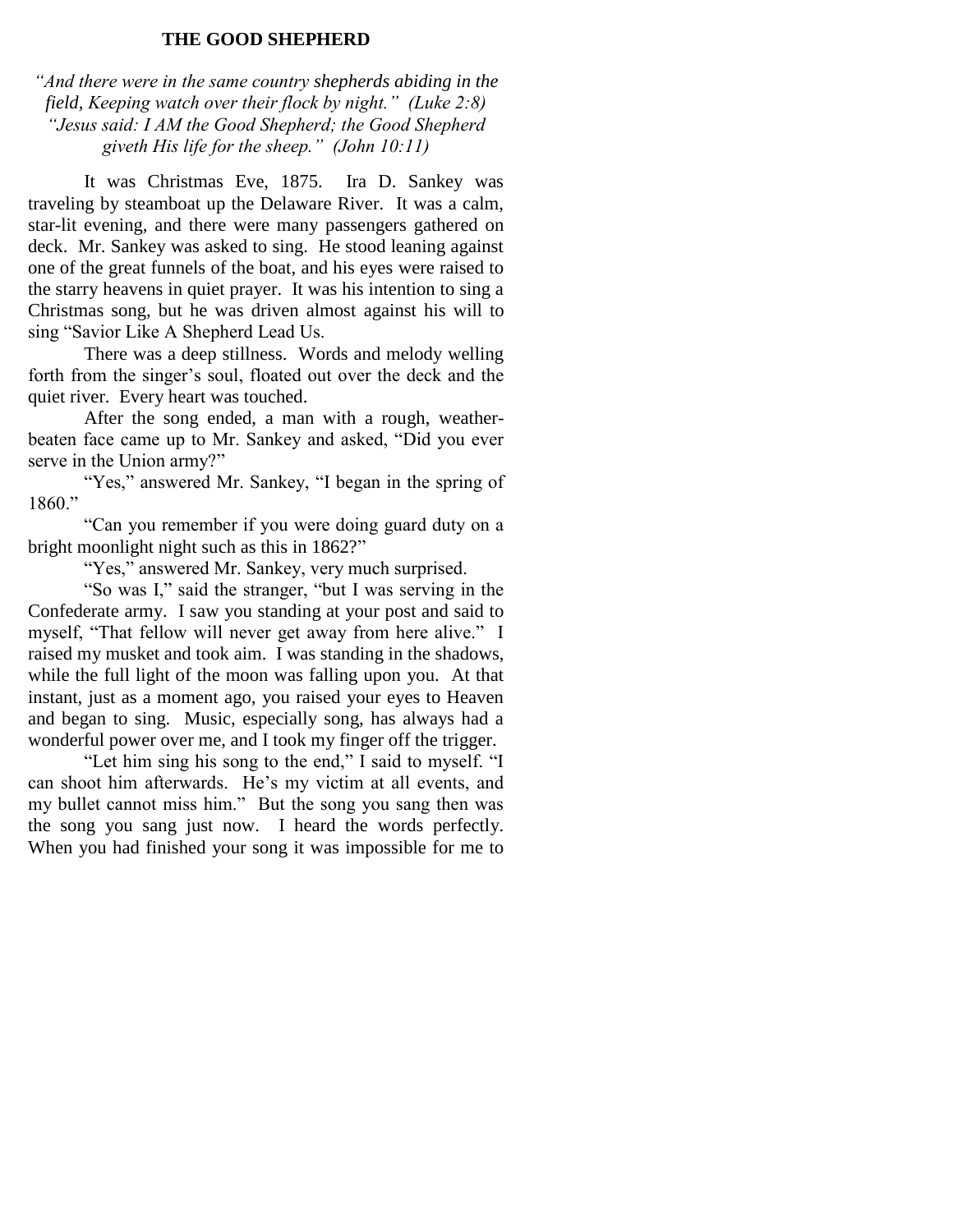take aim at you again. I thought, The Lord who is able to save that man from certain death, must surely be great and mighty, and my arm of its own accord dropped limp at my side."

"Since that time I have wandered far and wide, but when I just now saw you standing there praying as on that other occasion, I recognized you. Then my heart was wounded by your song. Now I ask that you help me find a cure for my sick soul."

Deeply moved, Mr. Sankey threw his arms about the man who in the days of war had been his enemy. And that night the stranger found the Good Shepherd as his Savior.

(From "It Happened on Christmas Eve.)

~~~~~~~~~~~~~~~~

## Christ The Lord is Born This Day

The angel said, Fear not, I bring tidings of joy your way, A savior, which is Christ the Lord Is born unto you this day. The Babe is wrapped in swaddling clothes, In the city of Bethlehem, The heavenly host sang glory to God, Peace, good will toward men.

> The shepherds said, Let us go, To Bethlehem, and not tarry. They came with haste and saw The Babe, Joseph and Mary. Then the shepherds made known, What they saw in Bethlehem, They glorified and praised God, For what was told to them.

> The wise men came to the house, And took their treasures in. They not only worshipped Jesus, But gave their gifts to Him. So, what is a real Christmas? Like the angels, let us sing. Then worship and give our gifts To Our Savor and Coming King.

> > -- Harry Todd